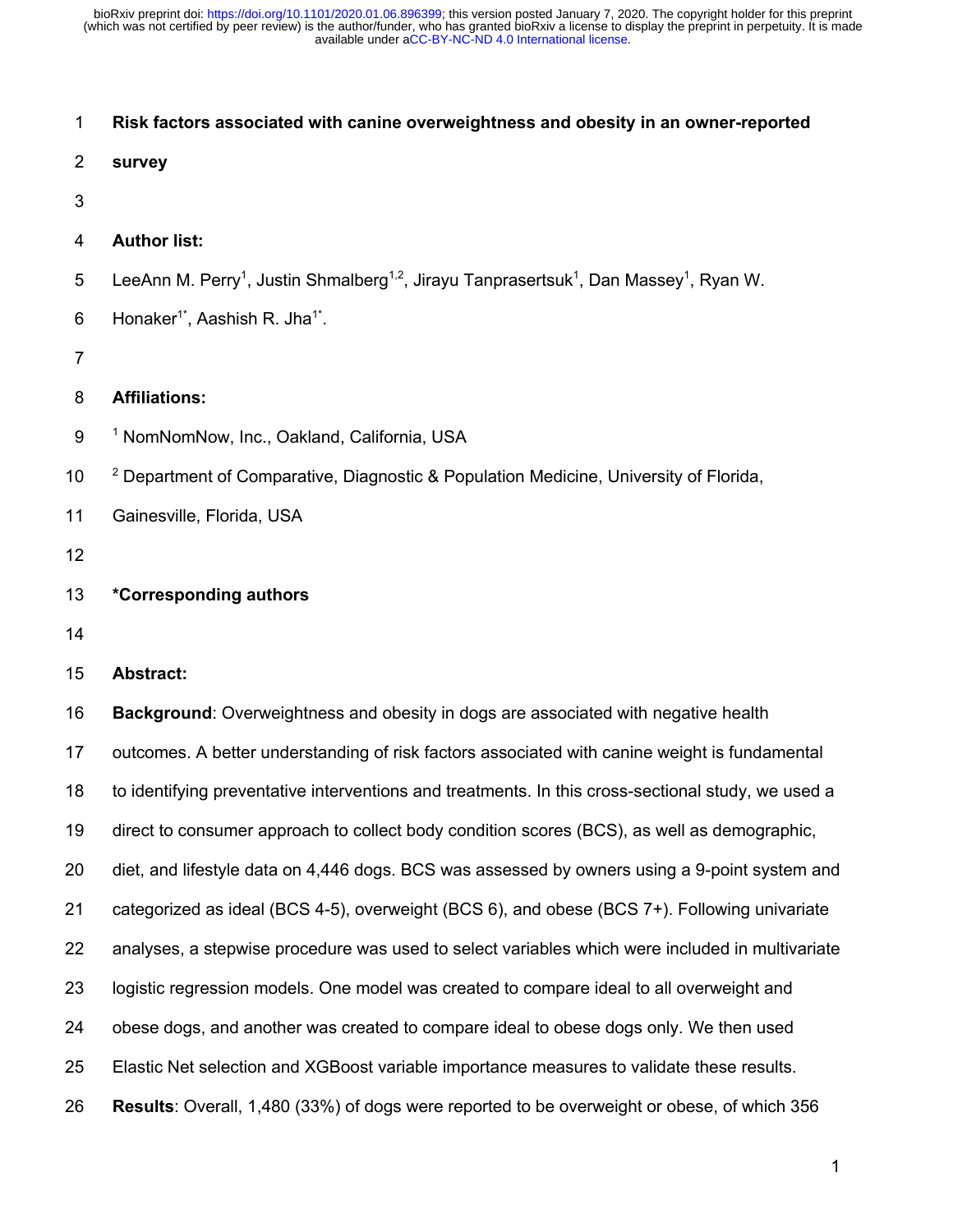(8% total) of dogs were reported to be obese. Seven factors were significantly associated with both overweightness/obesity and obesity alone in all three analyses (stepwise, Elastic Net, and XGBoost): diet composition, probiotic supplementation, treat quantity, exercise, age, food motivation level, and pet appetite. Neutering was also associated with overweightness/obesity in all analyses. **Conclusions**: This study recapitulated established risk factors associated with BCS (age, exercise, neutering). Moreover, we elucidated associations between previously examined risk factors and BCS (diet composition, treat consumption, and temperament) and identified a novel factor (probiotic supplementation). Specifically, relative to dogs on fresh food diets, BCS was higher in dogs eating dry food both alone and in combination with other foods. Furthermore, dogs receiving probiotics, but not other forms of supplementation, were more likely to have an ideal BCS. Future studies should corroborate these findings with experimental manipulations. **Keywords: Canine, dog, overweight, obesity, diet, dry food, probiotics, treats, fresh food, machine learning Background:** Overweightness and obesity are major health concerns in both humans and companion dogs. Weight issues have been associated with myriad negative health conditions as well as decreased life span (1,2). In the largest study to date, the prevalence of veterinarian-assessed overweightness and obesity of dogs in the United States has been reported to be 34% and 5%

respectively (3). Globally, canine overweightness has been determined to range from 6-31% in

European countries, 44% in China, 40% in Japan, and 26% in Australia (4–7).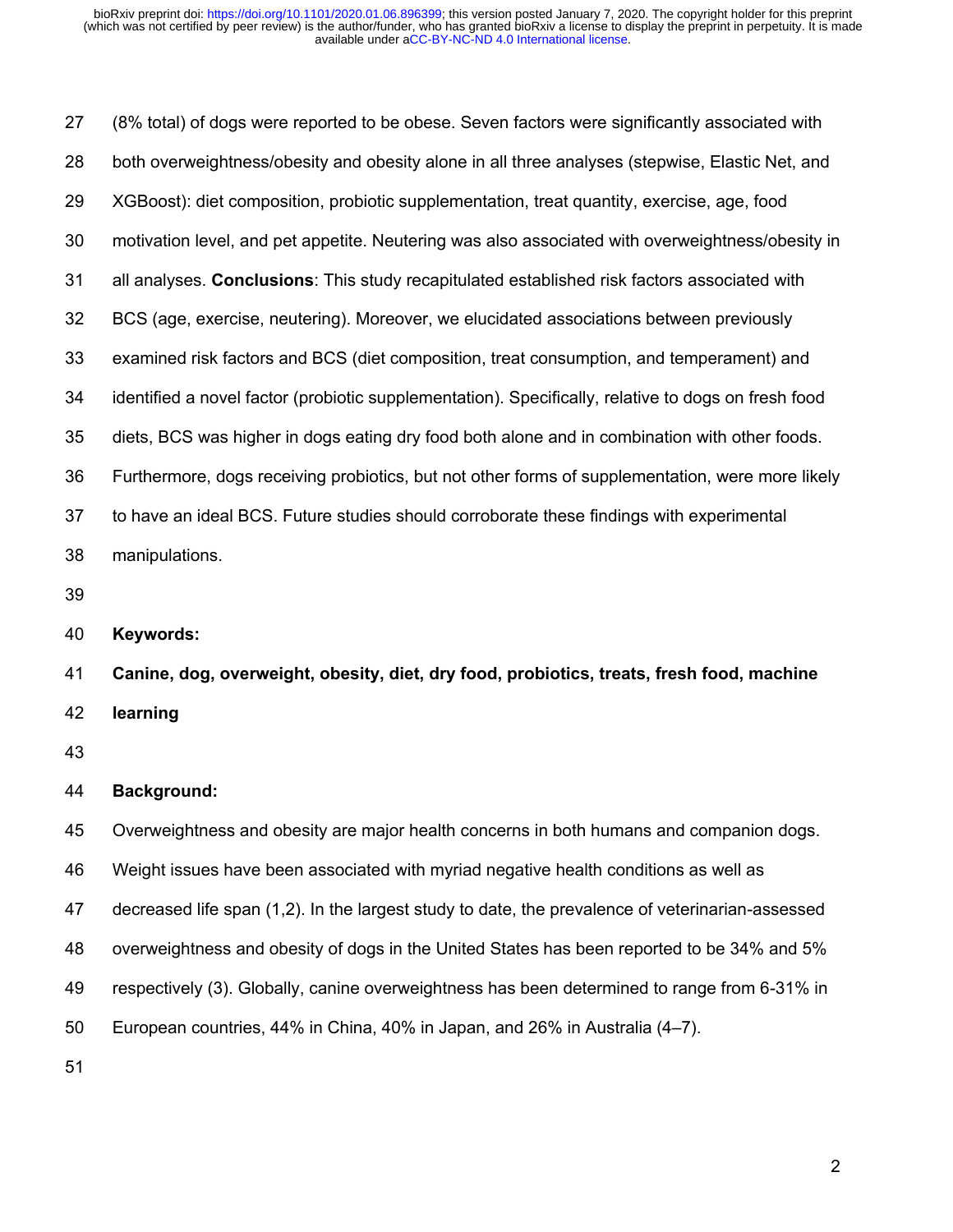Clinical assessment of overweightness and obesity relies on body condition scores (BCS) based on visual inspection and palpation. A number of studies have identified risk factors associated with increased BCS, including increased age (3-6,8,9), neutering (3,5,6,9,10), and decreased exercise (11,12). Some studies have also identified an effect of different feeding practices. Home-made diets, table foods, semi-moist foods, and canned foods have all been associated with overweightness and obesity (3,12). The consumption of treats and snacks has also been identified as a risk factor (8,10,11). Despite these findings, many of these studies have been limited by comparatively smaller sample sizes (8), or have included only a handful of risk factors (6). Thus, investigating factors associated with canine body weight using a larger cohort and a more comprehensive list of risk factors is warranted. This study addresses these drawbacks by engaging a direct-to-consumer data collection model wherein a large pool of pet owners distributed widely across the United States completed an extensive online health assessment. The volume of data collected not only allowed us to use standard analytic methods, but also permitted the use of machine learning approaches that do not have the same biases or assumptions of traditional statistical methods. Our results recapitulate findings from previous studies on canine overweightness and obesity, provide additional evidence for factors with conflicting results in the literature, and identify novel factors associated with overweightness and obesity.

## **Results:**

 Out of a total of 4,446 dogs, 2,967 (67%) were at an ideal weight, defined as an owner-reported body condition score of 4-5 on a previously-validated 9-point system (BCS 4-5; (13)) and 1,480 (33%) were overweight or obese (BCS≥6). Of these dogs with higher BCS, 1,124 (25% of total) were overweight (BCS 6) and 356 (8% of total) were obese (BCS≥7).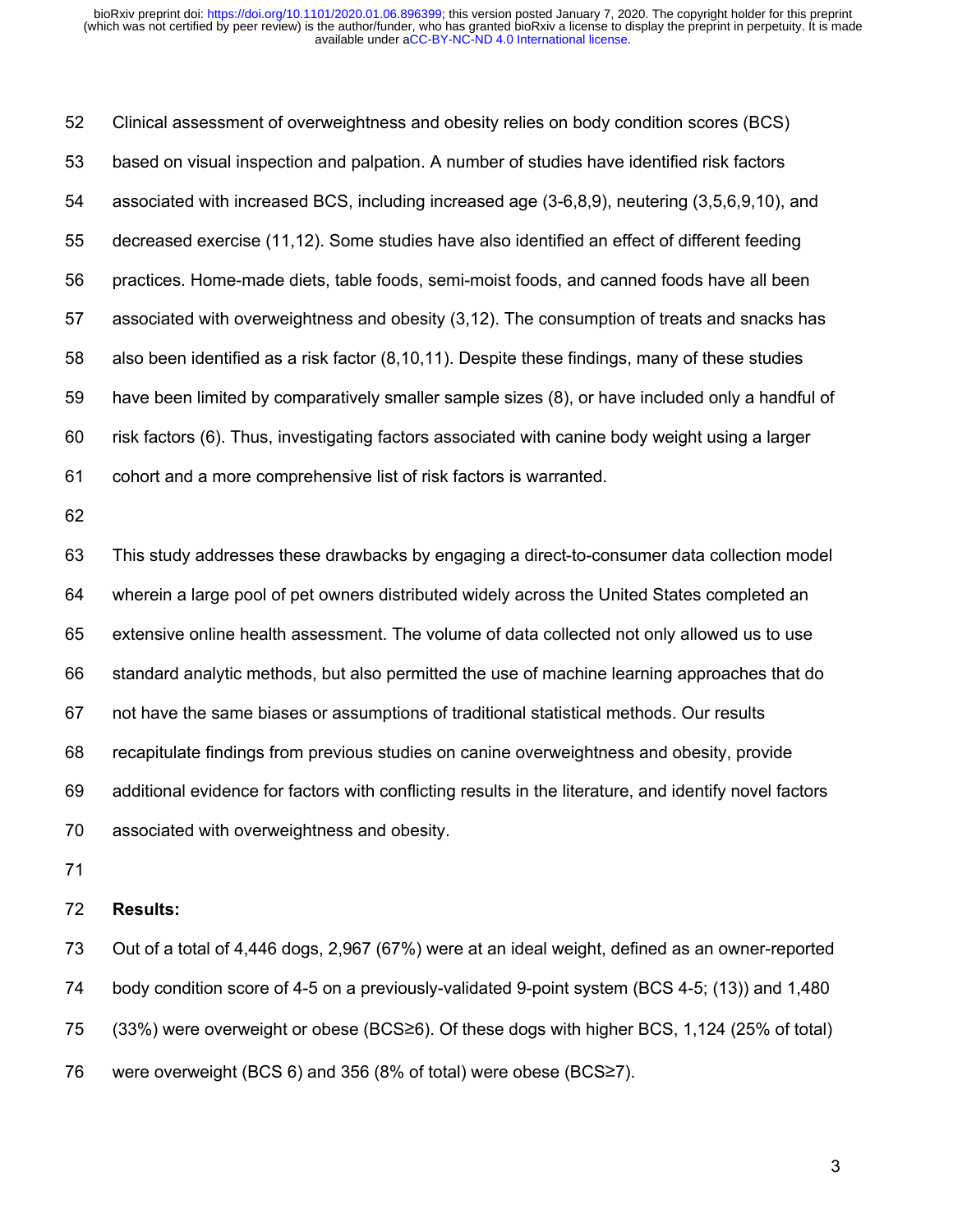## *Identification of Risk Factors Associated with Overweightness and Obesity*

## *Significant Risk Factors Identified via Univariate Analysis:*

 To identify factors associated with increased BCS, we performed two univariate analyses comparing ideal weight dogs (N=2,966) to overweight/obese dogs (N=1,480) as well as to obese dogs only (N=356). Of the 45 variables selected as outlined in Methods, 22 (49%) were significantly associated with overweightness/obesity in a univariate analysis (p < 0.05, N=4,446) and 18 (40%) were significantly associated with obesity (p < 0.05, N=3,322). The relationships between these variables and BCS are summarized in Table 1. The 18 variables positively associated with both overweightness/obesity and obesity were diet combinations containing dry food, increased treat quantity, lack of probiotic consumption, increased age, decreased exercise per week, neutering, increased pet appetite, increased food motivation, lower overall mood, decreased conspecific interaction, increased tail chasing, decreased prey drive, presence of other dogs in the household, rural home environment, conventional-only medicine type, household tobacco use, food intolerances, and rescue or other acquisition method. Four additional variables positively associated with BCS in the overweightness/obesity analysis were the use of dental chews, sharing or cooking food, increased overall nervousness, and decreased dental visit frequency.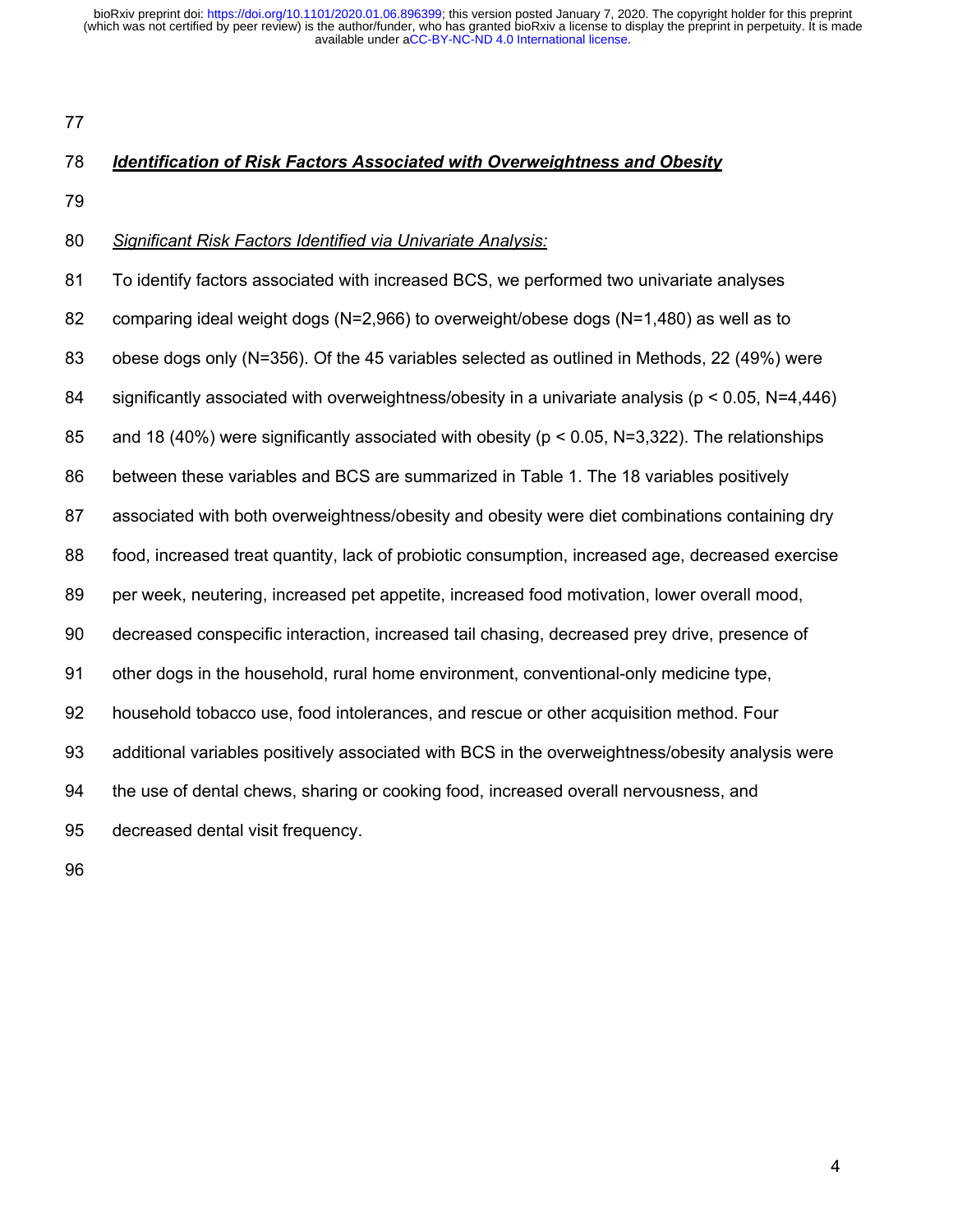| <b>Table 1: Results of Univariate Analyses</b> |                 |                             |                                                 |               |                             |                                 |               |
|------------------------------------------------|-----------------|-----------------------------|-------------------------------------------------|---------------|-----------------------------|---------------------------------|---------------|
|                                                |                 |                             | Overweight and Obese (N=1480) vs Ideal (N=2966) |               |                             | Obese (N=356) vs Ideal (N=2966) |               |
|                                                |                 | N (% of 4,446) or mean (SD) | OR [95% CI]                                     | p             | N (% of 3,322) or mean (SD) | OR [95% CI]                     | p             |
| Diet                                           | Fresh Only      | 1,001 (22%)                 | Reference                                       |               | 761 (23%)                   | Reference                       |               |
|                                                | Kibble Only     | 938 (21%)                   | 1.45 [1.21-1.76]                                | $< 0.0001***$ | 684 (21%)                   | 2.11 [1.52-2.96]                | $< 0.0001***$ |
|                                                | Kibble & Fresh  | 376 (8.5%)                  | 1.31 [1.02-1.68]                                | $0.03*$       | 263 (7.9%)                  | 1.08 [0.64-1.76]                | >0.05         |
|                                                | Kibble & Canned | 349 (7.9%)                  | 1.85 [1.44-2.38]                                | $< 0.0001***$ | 238 (7.2%)                  | 2.56 [1.68-3.87]                | $< 0.0001***$ |
|                                                | Canned Only     | 182 (4.1%)                  | 1.31 [0.94-1.83]                                | >0.05         | 134 (4.0%)                  | 1.75 [0.97-3.01]                | >0.05         |
|                                                | Raw Only        | 136 (3.1%)                  | 0.52 [0.32-0.81]                                | $0.005**$     | 116 (3.5%)                  | $0.51$ [0.17-1.17]              | >0.05         |
|                                                | Dried Only      | 109 (2.5%)                  | 0.84 [0.53-1.30]                                | >0.05         | 86 (2.6%)                   | 0.85 [0.32-1.87]                | >0.05         |
|                                                | Other/Unknown   | 1,355 (30%)                 | 0.98 [0.82-1.18]                                | >0.05         | 1,040 (31%)                 | 1.06 [0.75-1.49]                | >0.05         |
| <b>Treats</b>                                  | None            | 325 (7.3%)                  | Reference                                       |               | 262 (7.9%)                  | Reference                       |               |
|                                                | <10 percent     | 3,535 (80%)                 | 1.13 [0.88-1.46]                                | >0.05         | 2,655 (80%)                 | 0.72 [0.49-1.09]                | >0.05         |
|                                                | >10 percent     | 581 (13%)                   | 2.12 [1.59-2.84]                                | $< 0.0001***$ | 402 (12%)                   | 2.15 [1.40-3.39]                | $0.0007***$   |
| Probiotics                                     | No              | 3,602 (81%)                 | Reference                                       |               | 2,658 (80%)                 | Reference                       |               |
|                                                | Yes             | 844 (19%)                   | $0.65$ [0.55-0.77]                              | $< 0.0001***$ | 664 (20%)                   | 0.46 [0.32-0.64]                | $< 0.0001***$ |
| Age                                            | Years           | 6.73(4.09)                  | 1.09 [1.07-1.11]                                | $< 0.0001***$ | 6.44(4.16)                  | 1.10 [1.07-1.13]                | $< 0.0001***$ |
| Exercise per week                              | 0-4 hours       | 1,827 (41%)                 | Reference                                       |               | 1,296 (39%)                 | Reference                       |               |
|                                                | 4-7 hours       | 1,549 (35%)                 | $0.57$ [0.50-0.66]                              | $< 0.0001***$ | 1,160 (35%)                 | 0.28 [0.21-0.37]                | $< 0.0001***$ |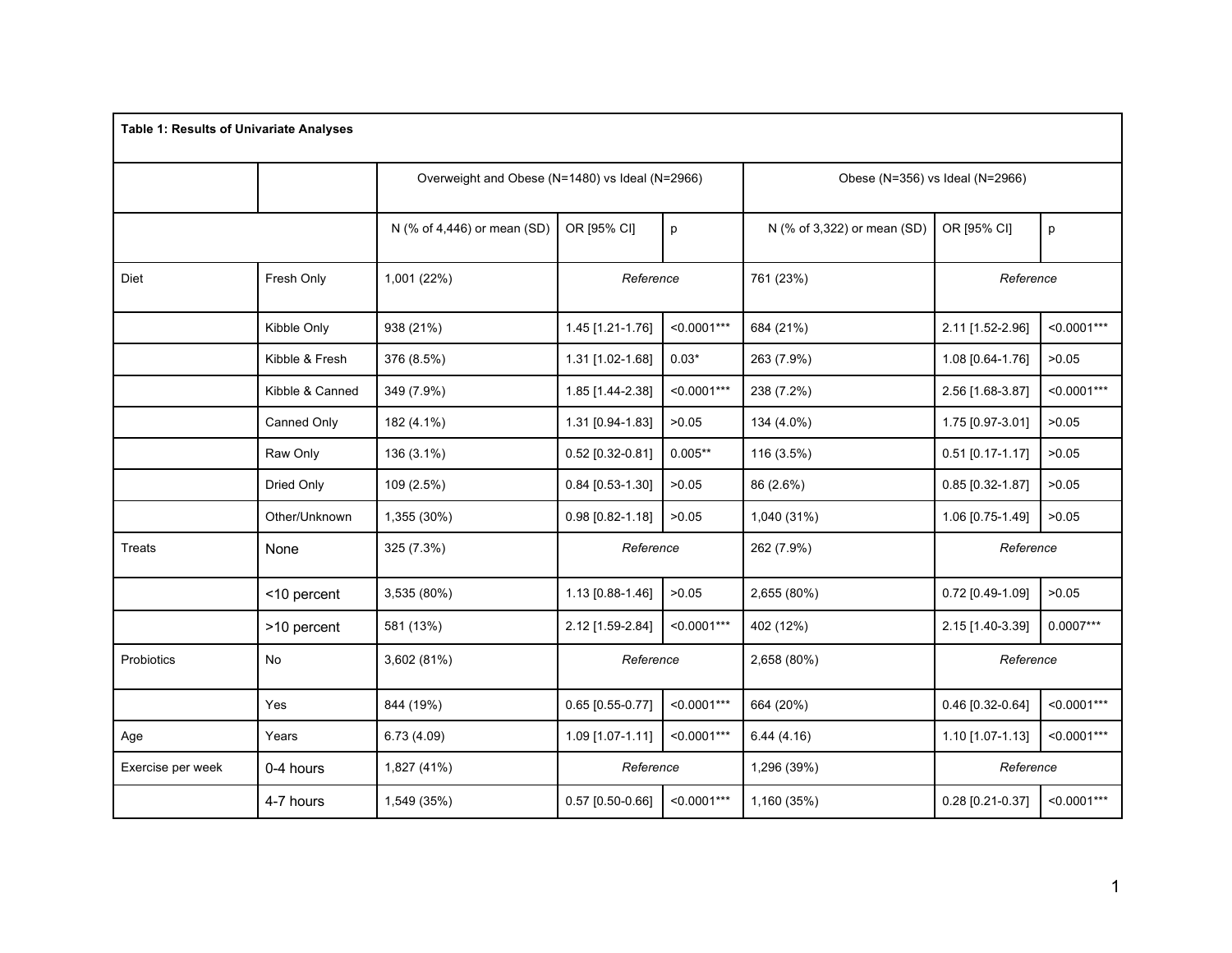|                         | 7-14 hours               | 804 (18%)   | 0.45 [0.37-0.54] | $< 0.0001***$ | 639 (19%)   | $0.25$ [0.17-0.35] | $< 0.0001***$ |  |
|-------------------------|--------------------------|-------------|------------------|---------------|-------------|--------------------|---------------|--|
|                         | 14+ hours                | 257 (5.8%)  | 0.29 [0.20-0.40] | $< 0.0001***$ | 221 (6.7%)  | 0.19 [0.09-0.35]   | $< 0.0001***$ |  |
| Neutered                | No                       | 524 (12%)   | Reference        |               | 449 (14%)   |                    | Reference     |  |
|                         | Yes                      | 3,904 (88%) | 2.39 [1.90-3.02] | $< 0.0001***$ | 2,864 (86%) | 2.54 [1.67-4.08]   | $< 0.0001***$ |  |
| Pet Appetite            | 1-5 scale                | 1.90(0.46)  | 2.16 [1.86-2.51] | $< 0.0001***$ | 1.88(0.46)  | 4.30 [3.28-5.67]   | $< 0.0001***$ |  |
| <b>Food Motivation</b>  | 1-5 scale                | 4.00(1.26)  | 1.23 [1.16-1.30] | $< 0.0001***$ | 3.95(1.28)  | 1.40 [1.26-1.56]   | $< 0.0001***$ |  |
| Mood                    | 1-5 scale                | 1.91(0.93)  | 1.30 [1.21-1.38] | $< 0.0001***$ | 1.88(0.93)  | 1.50 [1.34-1.67]   | $< 0.0001***$ |  |
| Conspecific Interaction | 1-4 scale                | 2.67(0.94)  | 0.81 [0.75-0.86] | $< 0.0001***$ | 2.70(0.94)  | 0.71 [0.63-0.81]   | $< 0.0001***$ |  |
| <b>Tail Chasing</b>     | 1-5 scale                | 4.74 (0.74) | 1.24 [1.13-1.36] | $< 0.0001***$ | 4.73(0.76)  | 1.54 [1.25-1.97]   | $0.0001***$   |  |
| Prey Drive              | 1-5 scale                | 2.67(1.29)  | 0.91 [0.87-0.96] | $0.0003***$   | 2.69(1.30)  | 0.83 [0.76-0.91]   | $< 0.0001***$ |  |
| Other Dogs              | No                       | 2,361 (53%) | Reference        |               | 1,775 (53%) | Reference          |               |  |
|                         | Yes                      | 2,085 (47%) | 1.26 [1.11-1.43] | $0.0003***$   | 1,547 (47%) | 1.81 [1.45-2.27]   | $< 0.0001***$ |  |
| <b>Dental Chews</b>     | No                       | 2,786 (63%) | Reference        |               | 2,120 (64%) | Reference          |               |  |
|                         | Yes                      | 1,660 (37%) | 1.24 [1.09-1.41] | $0.001**$     | 1,202 (36%) | 1.23 [0.98-1.54]   | >0.05         |  |
| Share Food/Cook         | No                       | 1,768 (40%) | Reference        |               | 1,362 (41%) | Reference          |               |  |
|                         | Yes                      | 2,668 (60%) | 1.24 [1.09-1.41] | $0.001**$     | 1,953 (59%) | 1.19 [0.95-1.50]   | >0.05         |  |
| Home Environment        | Urban                    | 1,048 (24%) | Reference        |               | 813 (24%)   | Reference          |               |  |
|                         | Suburban                 | 2,736 (62%) | 1.22 [1.05-1.43] | $0.009**$     | 2,017 (61%) | 1.16 [0.88-1.53]   | >0.05         |  |
|                         | Rural                    | 648 (15%)   | 1.36 [1.11-1.68] | $0.003**$     | 480 (14%)   | 1.62 [1.14-2.30]   | $0.007**$     |  |
| Medicine Type           | <b>Conventional Only</b> | 1,621 (36%) | Reference        |               | 1,202 (36%) | Reference          |               |  |
|                         | Mixed                    | 2,602 (59%) | 0.84 [0.74-0.96] | $0.01*$       | 1,949 (59%) | 0.65 [0.52-0.82]   | $0.0002***$   |  |
|                         | <b>Holistic Only</b>     | 176 (4.0%)  | 0.67 [0.47-0.95] | $0.03*$       | 138 (4.2%)  | 0.51 [0.25-0.94]   | $0.04*$       |  |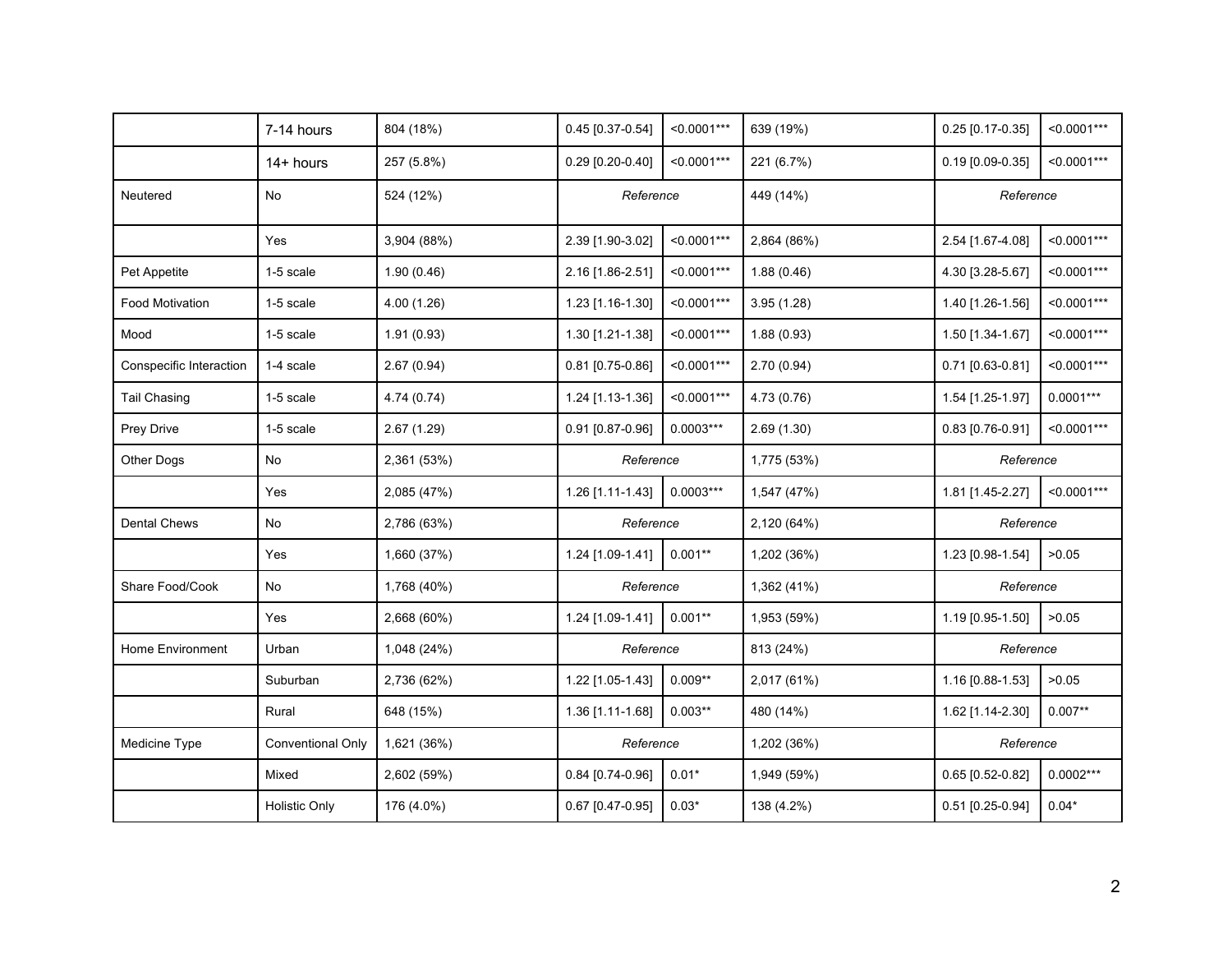| <b>Nervousness</b>        | 1-5 scale      | 2.36(1.21)  | 1.06 [1.01-1.12]   | $0.02*$   | 2.34(1.20)  | 1.09 [0.99-1.19]   | >0.05       |
|---------------------------|----------------|-------------|--------------------|-----------|-------------|--------------------|-------------|
| Household Tobacco         | No             | 4,098 (92%) | Reference          |           | 3,070 (92%) | Reference          |             |
|                           | Yes            | 327 (7%)    | 1.34 [1.06-1.69]   | $0.01*$   | 236 (7%)    | 1.69 [1.16-2.41]   | $0.005**$   |
| <b>Dentist Frequency</b>  | 1-3 scale      | 1.56(0.73)  | 1.11 [1.02-1.21]   | $0.02*$   | 1.55(0.73)  | 1.12 [0.97-1.30]   | >0.05       |
| Food Intolerances         | No.            | 3,646 (82%) | Reference          |           | 2,714 (82%) | Reference          |             |
|                           | Yes            | 774 (18%)   | $0.83$ [0.70-0.98] | $0.03*$   | 591 (18%)   | $0.70$ [0.51-0.96] | $0.03*$     |
| <b>Acquisition Method</b> | <b>Breeder</b> | 1,930 (43%) | Reference          |           | 1,470 (44%) | Reference          |             |
|                           | Rescue         | 1,657 (37%) | 1.25 [1.09-1.44]   | $0.002**$ | 1,212 (36%) | 1.38 [1.07-1.78]   | $0.0002***$ |
|                           | Other          | 859 (19%)   | 1.29 [1.09-1.53]   | $0.003**$ | 640 (19%)   | 1.75 [1.31-2.33]   | $0.01*$     |

100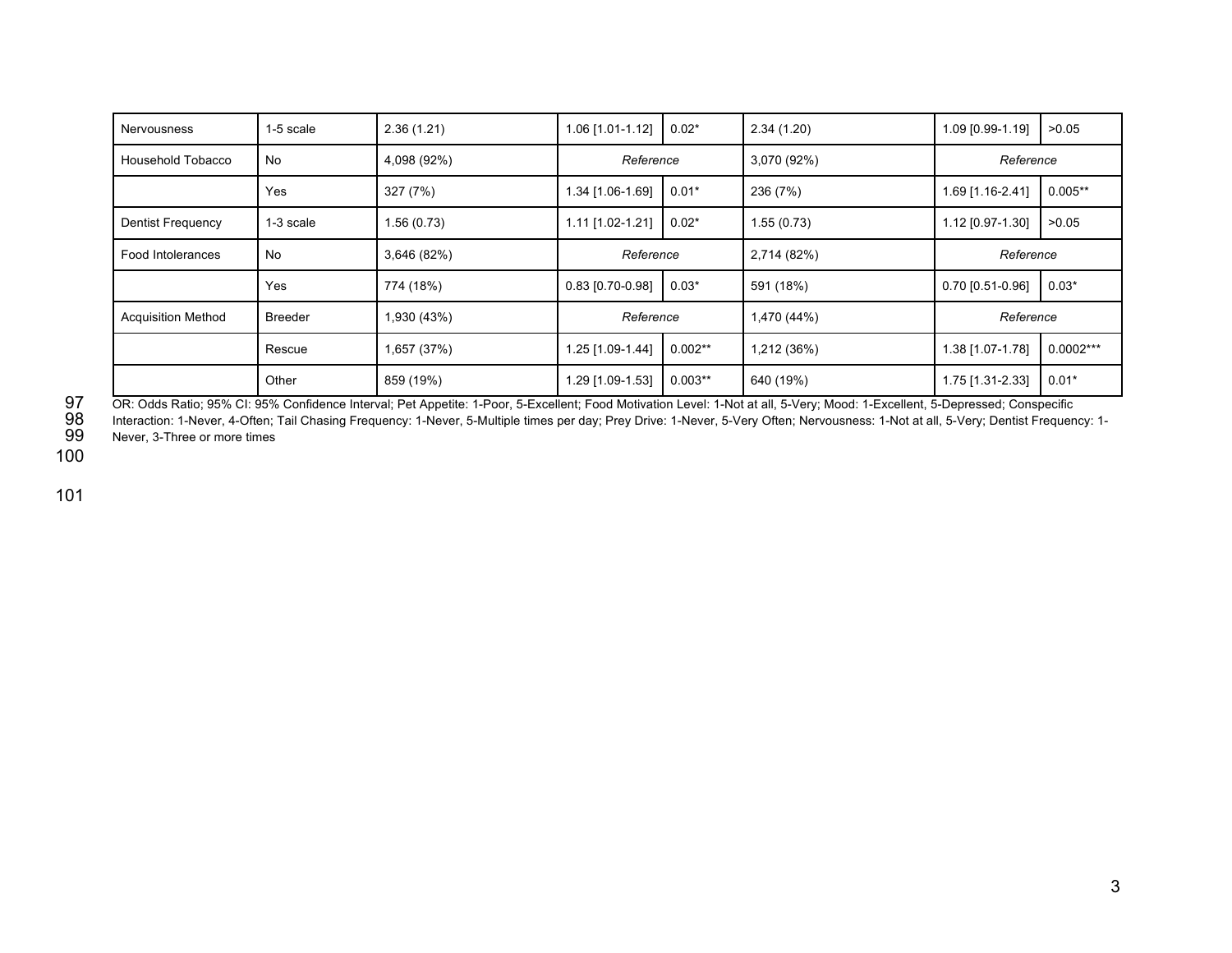#### *Significant Risk Factors Identified via Stepwise Multivariable Analysis:*

 Since body weight is a complex trait that can be influenced by multiple variables, we performed multivariate analysis to understand how different variables are associated with BCS when they are taken together. We performed these analyses in the overweight/obese and obese groups separately. The results from the two stepwise logistic regression models comparing ideal weight dogs (N=2,725) to overweight/obese dogs (N=1,384) as well as obese dogs (N=327) are presented in Table 2. Due to missing data in the selected variables, 337 dogs from the total dataset were dropped from this logistic regression. Log odds for significant variables are presented in Figure 1. The variables significantly associated with overweightness/obesity were age, exercise per week, food motivation level, overall mood, pet appetite, sharing food, neutering, treat quantity, probiotic supplements, home environment, diet, and dental treatment 114 frequency ( $p \le 0.05$ , stepwise logistic regression, N=4,109). The variables significantly associated with obesity alone were age, exercise per week, food motivation level, other dogs in the household, overall mood, pet appetite, neutering, tail chasing frequency, treat quantity, probiotic supplements, medicine type, diet, and dental treatment frequency (p < 0.05, stepwise logistic regression, N=3,052). The intersection of variables in the two models were age, exercise per week, food motivation level, overall mood, pet appetite, neutering, treat quantity, probiotic supplements, diet, and dental treatment frequency.

 Given the nonlinear relationship between age and body condition reported by others (3,5,6,9), age was entered as both a linear and quadratic term in the logistic regression model. In the context of the model, both the linear and quadratic terms had odds ratios that were statistically significant (p<0.0001). The inclusion of the quadratic term significantly improved both the overweight/obese and obese only logistic regression models, as determined by nested model ANOVA (p<0.0001, likelihood ratio test).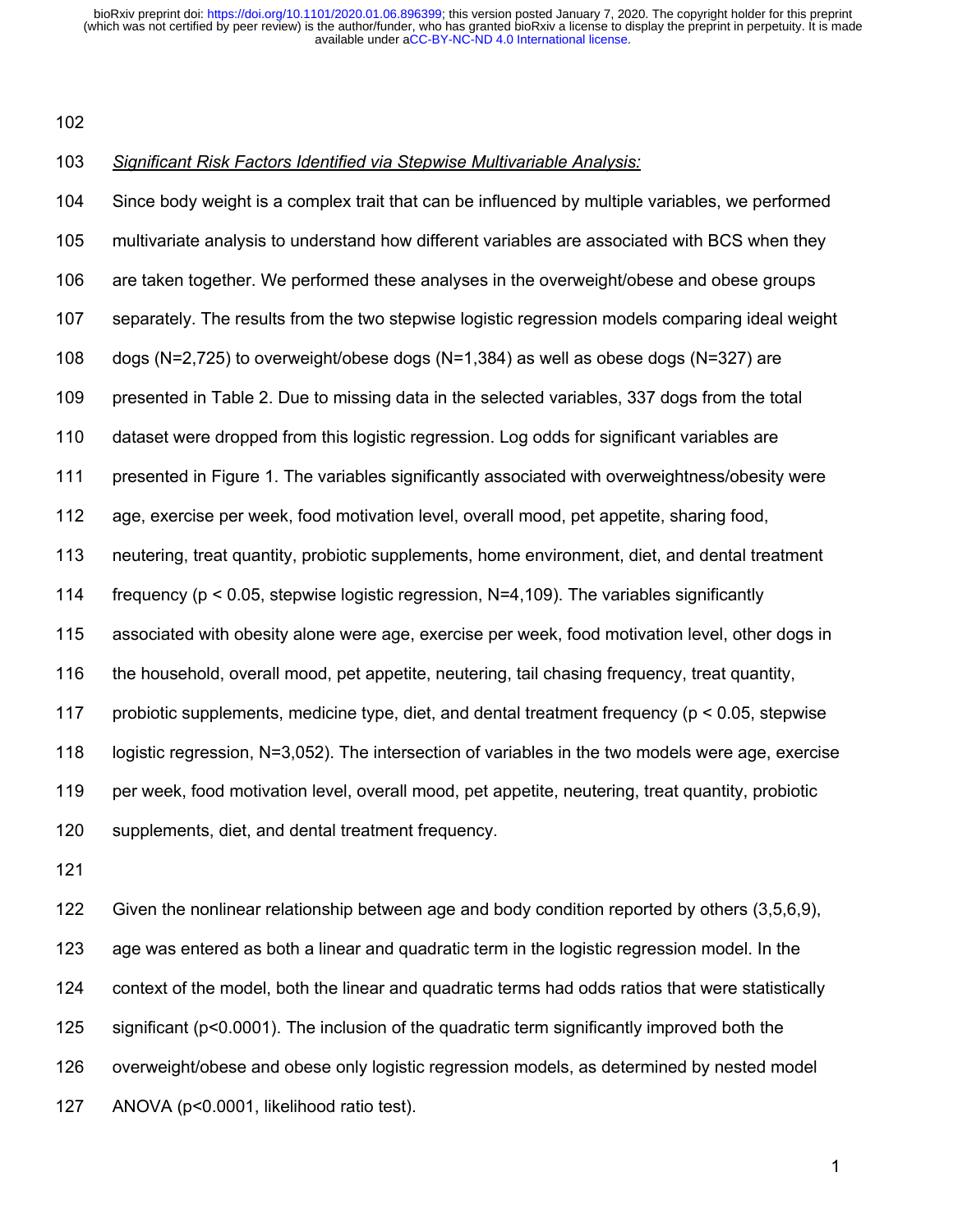| Table 2: Final Multivariable Logistic Regression Models |                          |                                                    |               |                                 |               |
|---------------------------------------------------------|--------------------------|----------------------------------------------------|---------------|---------------------------------|---------------|
|                                                         |                          | Overweight and Obese (N=1384) vs<br>Ideal (N=2725) |               | Obese (N=327) vs Ideal (N=2725) |               |
| Feature                                                 |                          | OR [95% CI]                                        | p-value       | OR [95% CI]                     | p-value       |
| Age                                                     | Years                    | 1.58 [1.47-1.70] [B]                               | $< 0.0001***$ | 1.82 [1.56-2.14]                | $< 0.0001***$ |
|                                                         | Years <sup>2</sup> [A]   | 0.98 [0.97-0.98]                                   | $< 0.0001***$ | 0.97 [0.96-0.98]                | $< 0.0001***$ |
| Exercise per week                                       | <4 hours                 | Reference                                          |               | Reference                       |               |
|                                                         | 4-7 hours                | 0.67 [0.57-0.79]                                   | $< 0.0001***$ | 0.32 [0.23-0.44]                | $< 0.0001***$ |
|                                                         | 7-14 hours               | 0.58 [0.47-0.71]                                   | $< 0.0001***$ | $0.33$ [0.21-0.50]              | $< 0.0001***$ |
|                                                         | >14 hours                | 0.45 [0.31-0.65]                                   | $< 0.0001***$ | $0.25$ [0.11-0.57]              | $0.001***$    |
| Diet Composition                                        | Fresh                    | Reference                                          |               | Reference                       |               |
|                                                         | Dry                      | 1.47 [1.19-1.82]                                   | $0.0003***$   | 2.17 [1.47-3.20]                | $0.0001***$   |
|                                                         | Canned                   | 1.11 [0.77-1.61]                                   | >0.05         | 1.46 [0.74-2.89]                | >0.05         |
|                                                         | Dehydrated/ Freeze-Dried | 0.88 [0.54-1.43]                                   | >0.05         | 0.65 [0.22-1.87]                | >0.05         |
|                                                         | Raw                      | 0.57 [0.35-0.93]                                   | $0.02*$       | 0.52 [0.19-1.44]                | >0.05         |
|                                                         | Kibble and Canned        | 1.93 [1.46-2.56]                                   | $< 0.0001***$ | 2.64 [1.60-4.34]                | $0.0001***$   |
|                                                         | Kibble and Fresh         | 1.47 [1.11-1.95]                                   | $0.007**$     | 1.38 [0.77-2.47]                | >0.05         |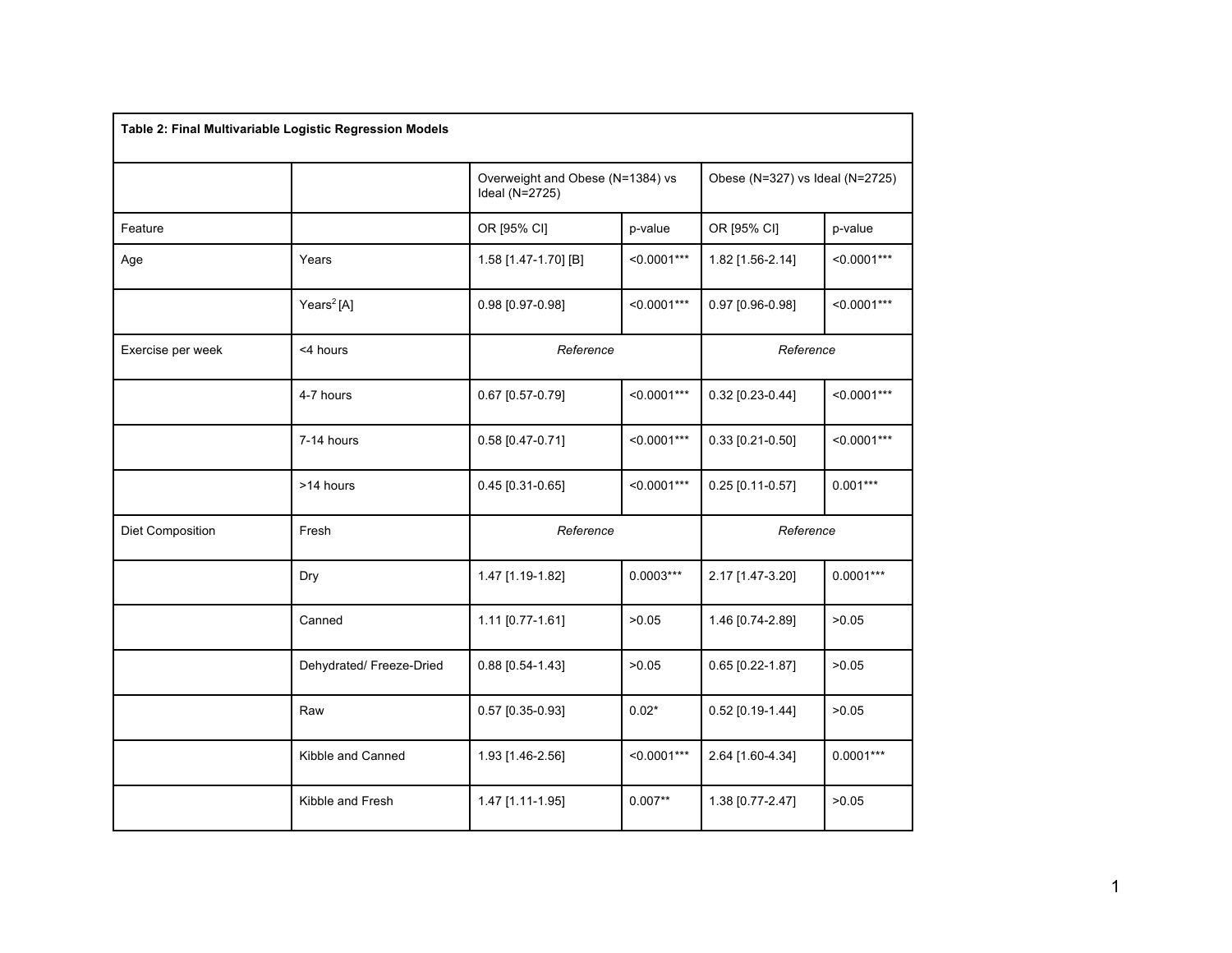|                                   | <b>Other Combination</b> | 1.06 [0.87-1.30] | >0.05         | 1.17 [0.78-1.75]   | >0.05         |
|-----------------------------------|--------------------------|------------------|---------------|--------------------|---------------|
| <b>Food Motivation Level</b>      | 1-5 scale                | 1.18 [1.11-1.26] | $< 0.0001***$ | 1.33 [1.17-1.50]   | $< 0.0001***$ |
| Other Dogs                        |                          | ns               | ns            | 1.78 [1.36-2.34]   | $< 0.0001***$ |
| Overall Mood                      | 1-5 scale                | 1.23 [1.14-1.33] | $< 0.0001***$ | 1.42 [1.23-1.63]   | $< 0.0001***$ |
| Pet Appetite                      | 1-5 scale                | 2.07 [1.75-2.45] | $< 0.0001***$ | 4.36 [3.13-6.08]   | $< 0.0001***$ |
| Share Food or Cook                |                          | 1.19 [1.02-1.38] | $0.03*$       | ns                 | ns            |
| Neutered                          |                          | 1.66 [1.28-2.17] | $0.0002***$   | 2.15 [1.23-3.76]   | $0.007**$     |
| <b>Dental Treatment Frequency</b> | 1-3 scale                | 0.82 [0.73-0.91] | $0.0002***$   | 0.72 [0.59-0.88]   | $0.001**$     |
| <b>Tail Chasing Frequency</b>     | 1-5 scale                | ns               | ns            | 1.30 [1.01-1.69]   | $0.04*$       |
| <b>Treats Quantity</b>            | None                     | Reference        |               | Reference          |               |
|                                   | Less than 10%            | 1.25 [0.95-1.66] | >0.05         | 1.03 [0.63-1.69]   | >0.05         |
|                                   | More than 10%            | 2.50 [1.80-3.48] | $< 0.0001***$ | 3.97 [2.27-6.95]   | $< 0.0001***$ |
| <b>Supplements Probiotic</b>      |                          | 0.72 [0.60-0.87] | $< 0.0001***$ | $0.57$ [0.38-0.85] | $0.006**$     |
| Medicine Type                     | Conventional             | Reference        |               | Reference          |               |
|                                   | Integrative              | ns               | ns            | 0.67 [0.51-0.88]   | $0.004**$     |
|                                   | Holistic                 | ns               | ns            | 0.73 [0.33-1.59]   | >0.05         |
| Home Environment                  | Urban                    | Reference        |               | Reference          |               |
|                                   | Suburban                 | 1.21 [1.02-1.44] | $0.03*$       | ns                 | ns            |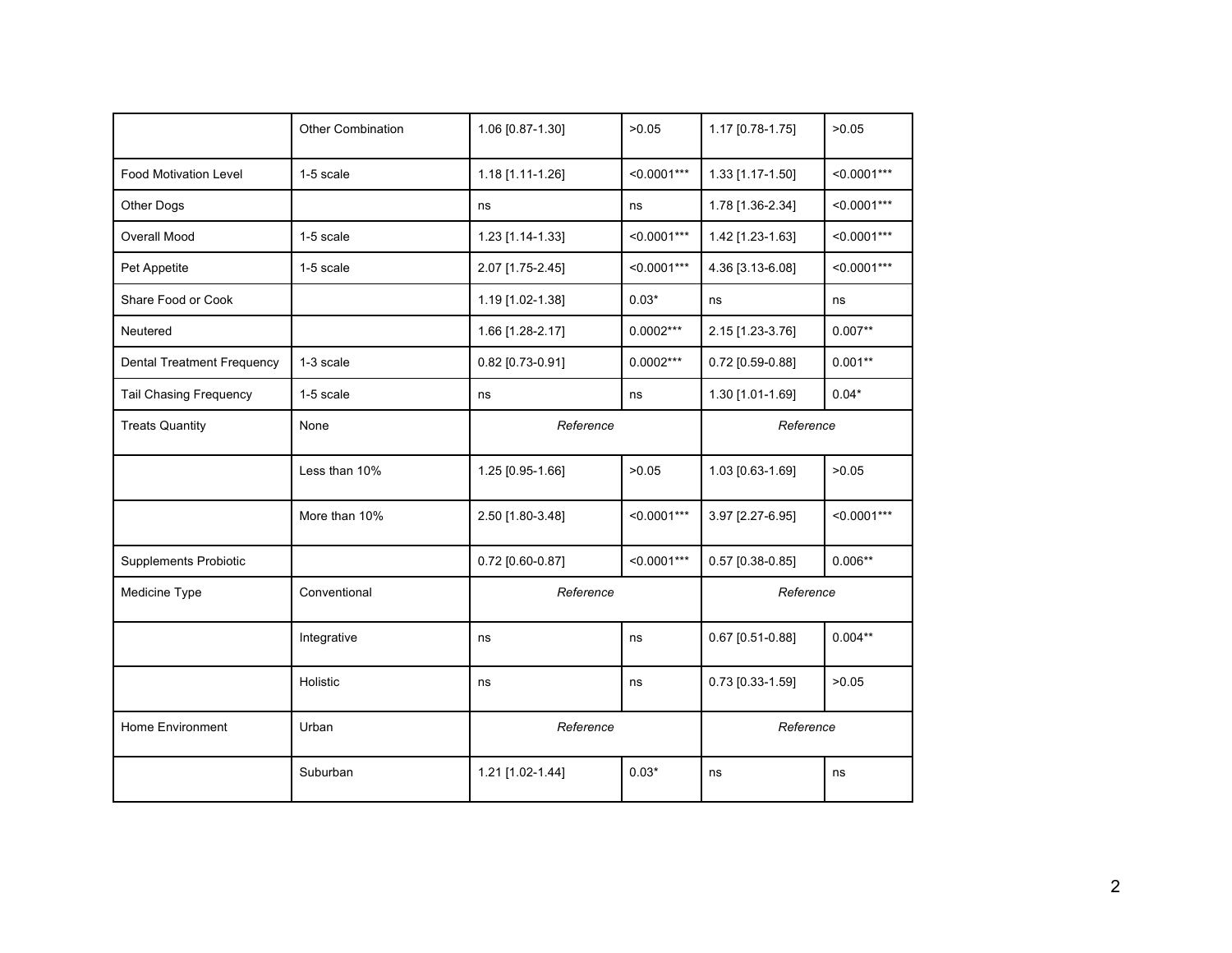|  | Rural | 701<br>ט טי<br>$\ldots$ vi – | $0.01*$ | ns | ns |
|--|-------|------------------------------|---------|----|----|
|  |       |                              |         |    |    |

OR: Odds Ratio; 95% CI: 95% Confidence Interval; Food Motivation Level: 1-Not at all, 5-Very; Mood: 1-Excellent, 5-Depressed; Pet Appetite: 1-Poor, 5-Excellent; Dental Frequency: 1-Never, 5-Multiple times per day<br>129 1-Nev

129 1-Never, 3-Three or more times; Tail Chasing Frequency: 1-Never, 5-Multiple times per day<br>130 IAL Age as a quadratic term was eliminated from the confirmatory variable selection procedu

130 [A] Age as a quadratic term was eliminated from the confirmatory variable selection procedures to maximize interpretability. Note also that XGBoost already handles nonlinearities in<br>131 the input features through the p

131 the input features through the potential selection of multiple decision points per variable.<br>132 [B] The coefficient of quadratic terms denotes the curvature. In this case the negative co

 [B] The coefficient of quadratic terms denotes the curvature. In this case the negative coefficient indicates that the curve is concave, with dogs in the middle of the age range at highest risk.



- Figure 1
- Title: Variable Log Odds in Final Stepwise Models
- Legend: Odds ratios for each significant variable in the final model for (A) overweightness and obesity and (B) obesity alone shown.
- Error bars show the 95% confidence interval for each risk factor. Diet risk factors are shown relative to a fresh diet, home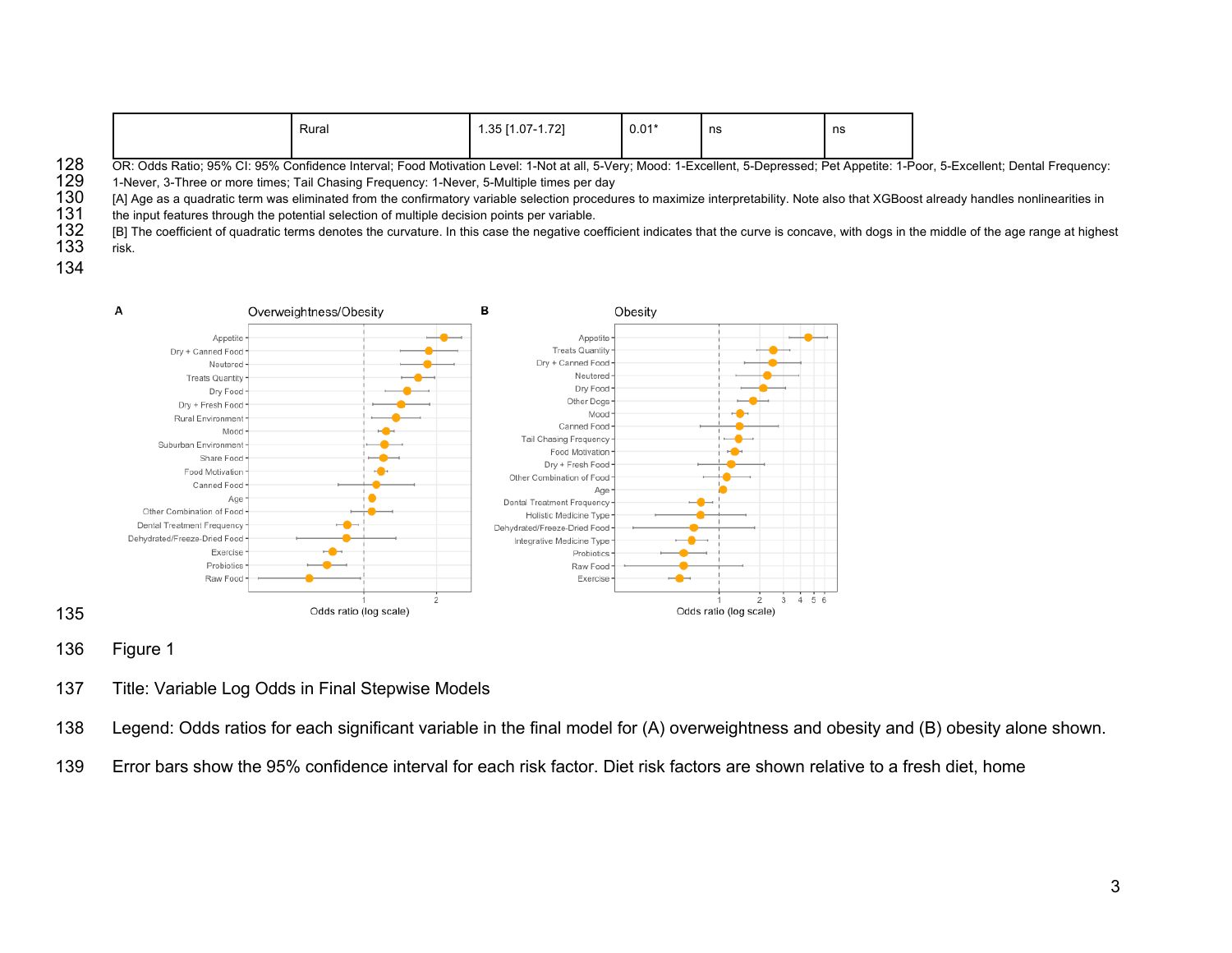- environment risk factors are shown relative to an urban environment, and medicine type risk factors are shown relative to
- conventional medicine only.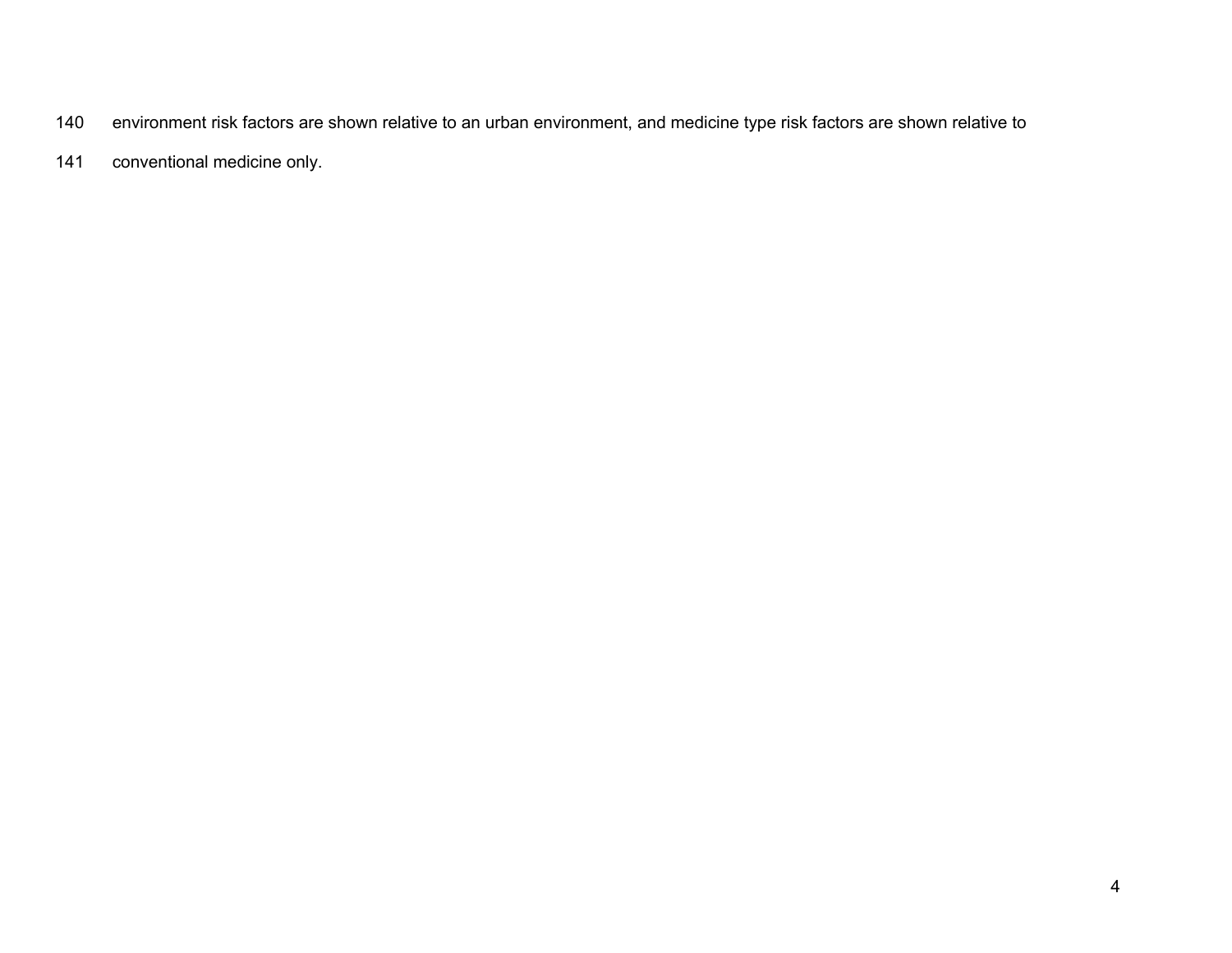## *Significant Risk Factors Selected via Elastic Net Analysis:*

 Collinearity poses a major issue for stepwise models, since only a subset of a group of collinear variables may be selected, such that the final ensemble of variables may be influenced by 146 noise. Elastic Net is a method that combines the  $L_1$  and  $L_2$  penalties used in the Lasso and ridge methods, respectively. It addresses the collinearity issue, as it exhibits a grouping effect (14) wherein coefficients of correlated variables tend to be similar. Thus, through the Elastic Net algorithm we may see if any important variables are being masked by their correlations with others. For both the overweight/obese and obese only models, the most significant ensemble of risk factors was selected as detailed in Methods. Factors that appeared in both the optimal model for overweightness/obesity and the optimal model for obesity alone were: pet appetite, treat

quantity, exercise, probiotic supplementation, diet, mood, food motivation level, and age. The

overweightness/obesity model also included neutering, home environment, and sharing food,

while the obesity model also included medicine type. With the exception of medicine type, all of

these variables are within the subset of those selected by stepwise logistic regression. Variables

selected by the Elastic Net are presented in [Supplementary File 1] and [Supplementary File 2].

Comparisons between variables selected by Elastic Net and other methods are presented in

- Table 3.
- 

## *Significant Risk Factors Selected via XGBoost Analysis:*

 Another issue with the stepwise model is that non-linear effects are not accounted for. We addressed this by using XGBoost, a tree-based machine learning algorithm (15). A tree-based model can establish decision points at multiple different values, and thus the final variable importance in the model encompasses non-linear relationships including interactions between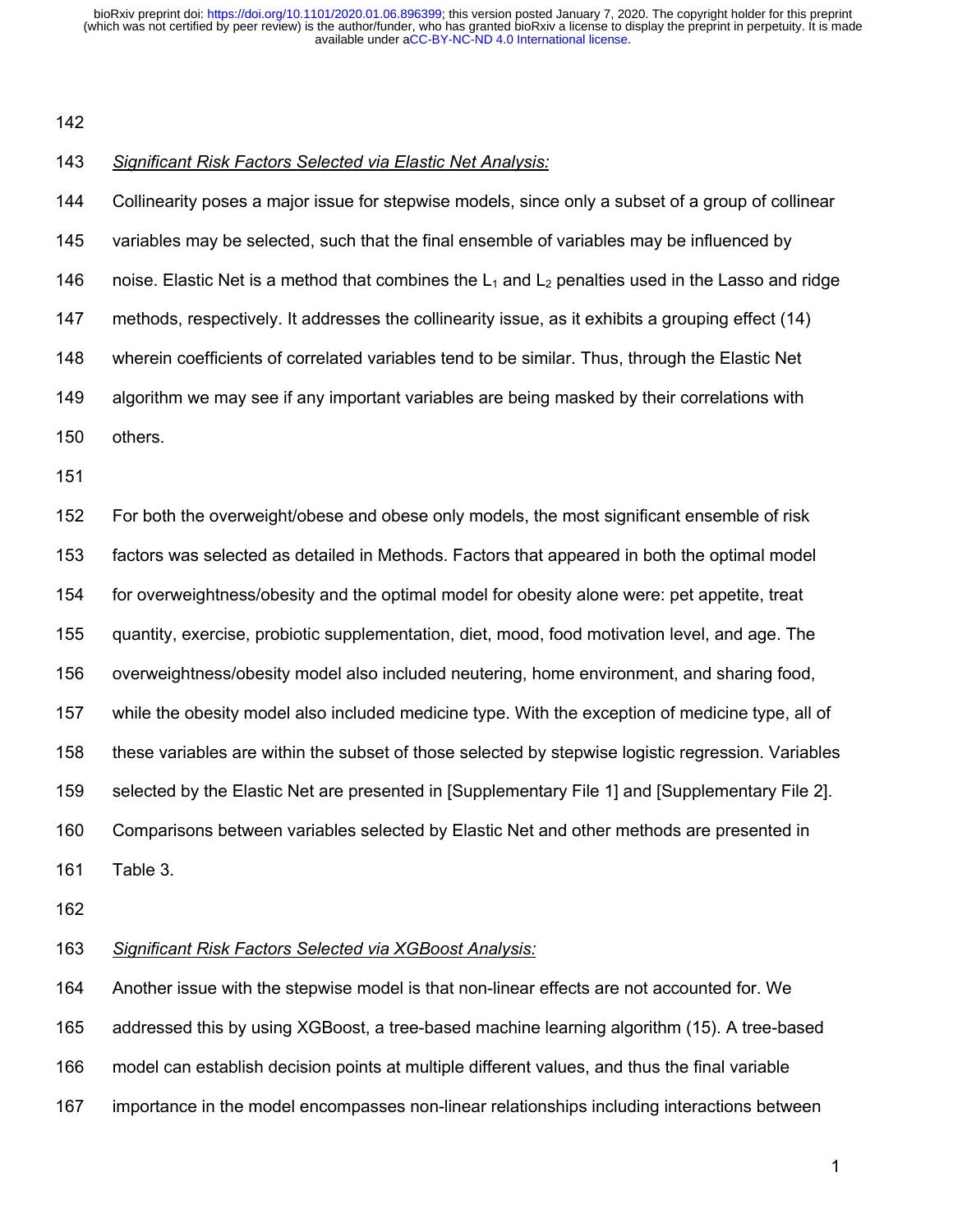variables. Through XGBoost we may identify which variables, if any, we should examine in terms of higher-order interactions or polynomial models. Factors that appeared in both the optimal model for overweightness/obesity and the optimal model for obesity were: age, pet appetite, exercise, treat quantity, food motivation level, diet, and probiotic consumption. The overweightness/obesity model also included neutering. Each one of these variables was also selected by stepwise logistic regression and Elastic Net. The variable importance plots from the XGBoost models are presented in [Supplementary File 3] and [Supplementary File 4]. Comparisons between variables selected by XGBoost and other methods are presented in Table 3.

## *Healthy Subgroup:*

 We repeated the multivariate logistic regression analysis with only the subgroup of dogs that were reported to have no major health conditions, in order to remove the possibly confounding effects of disease and treatment variables. This subset consisted of dogs that did not have pancreatitis, diabetes, kidney issues, liver disease, heart issues, cancer, or gastrointestinal conditions (N=3,173, 71% of total dataset). Of these dogs, 2,118 (67%) were at an ideal weight (BCS 4-5) and 1,055 (33%) were either overweight/obese (BCS≥6) or obese (BCS≥7); these were further categorized into 792 (25% of total) that were overweight and 263 (8% of total) that were obese. These proportions were not statistically significantly different from the proportions 187 in the overall sample ( $p < 0.05$ ,  $\chi^2$  test). Thirteen of the 15 variables selected from the total dataset remained significant despite decreased power to detect significant effects. These findings are available in [Supplementary File 5]. Due to missingness in the selected variables, 192 dogs were dropped from the healthy subgroup logistic regression.

#### *Individual Contributions of Selected Risk Factors*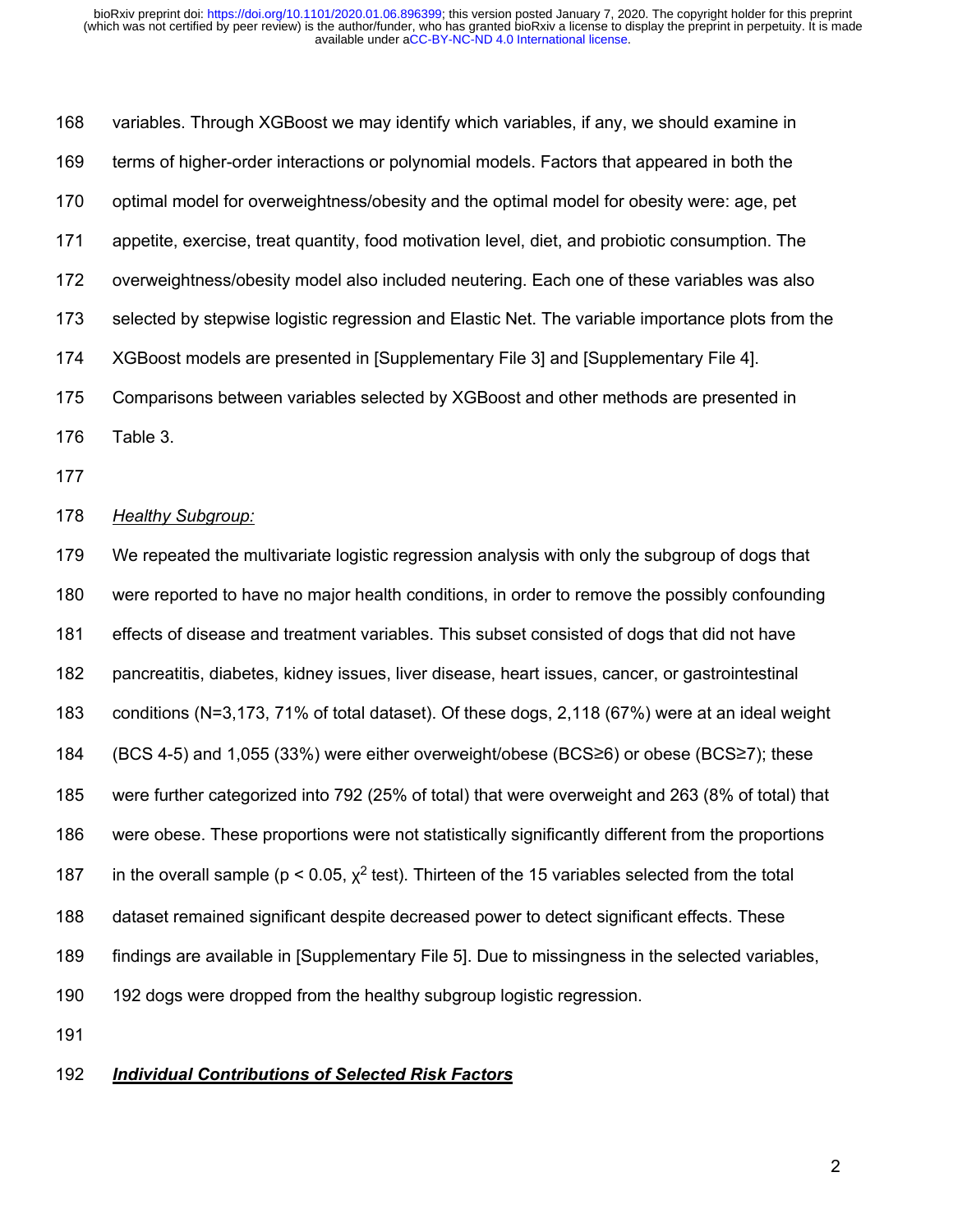- Among the 7 risk factors identified by all of the eight selection methods (univariate, stepwise,
- Elastic Net, and XGBoost each undertaken for both overweightness/obesity and obesity alone)
- [Table 3] were diet, age, exercise, probiotic supplementation, and treat quantity. We further
- examined the individual contributions of these five risk factors to BCS.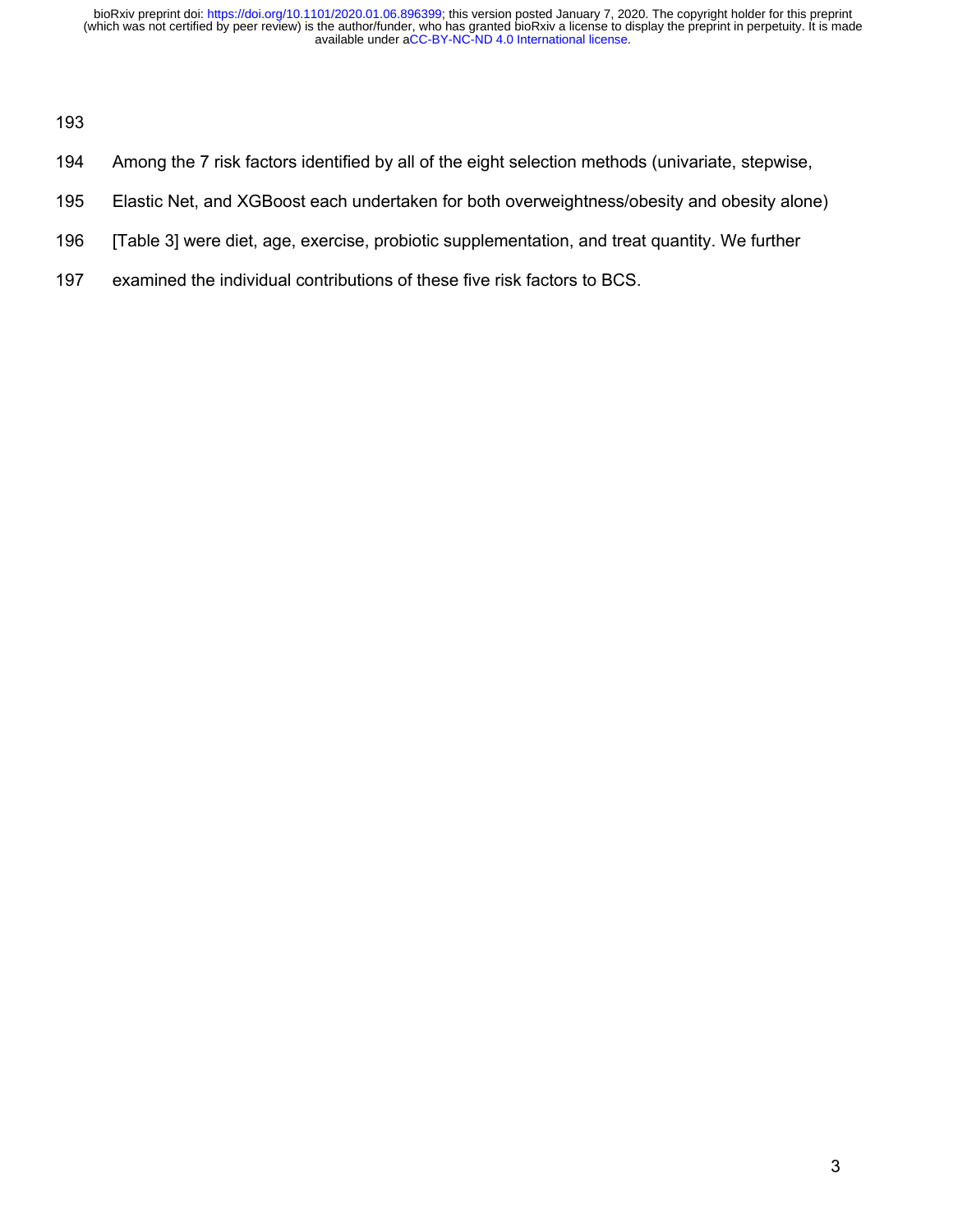# 198 **Table 3: Significant variables selected by each protocol**

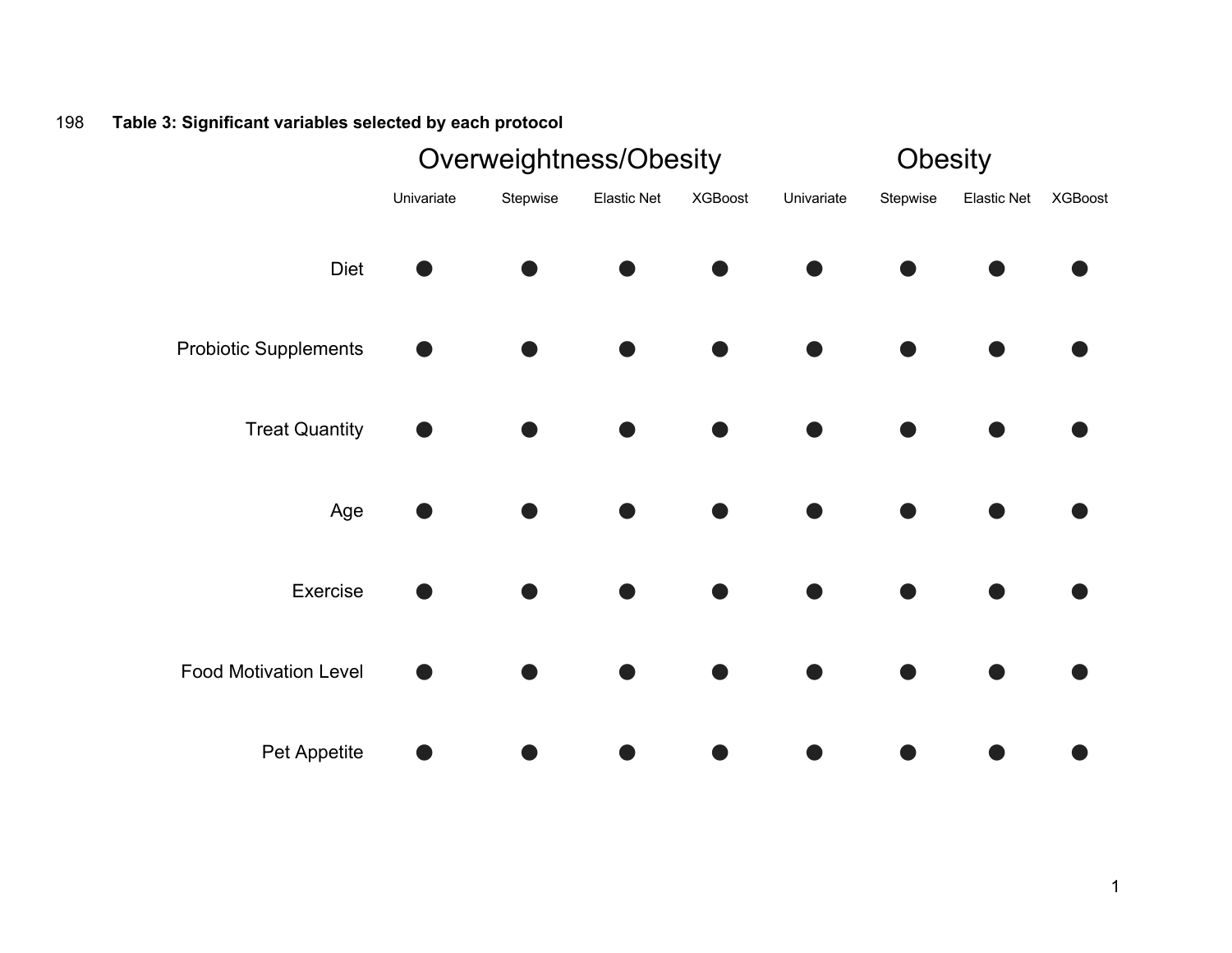

199  $\bullet$  p < 0.05,  $\circ$  p > 0.05, Variables were included if they were significant in at least two different models.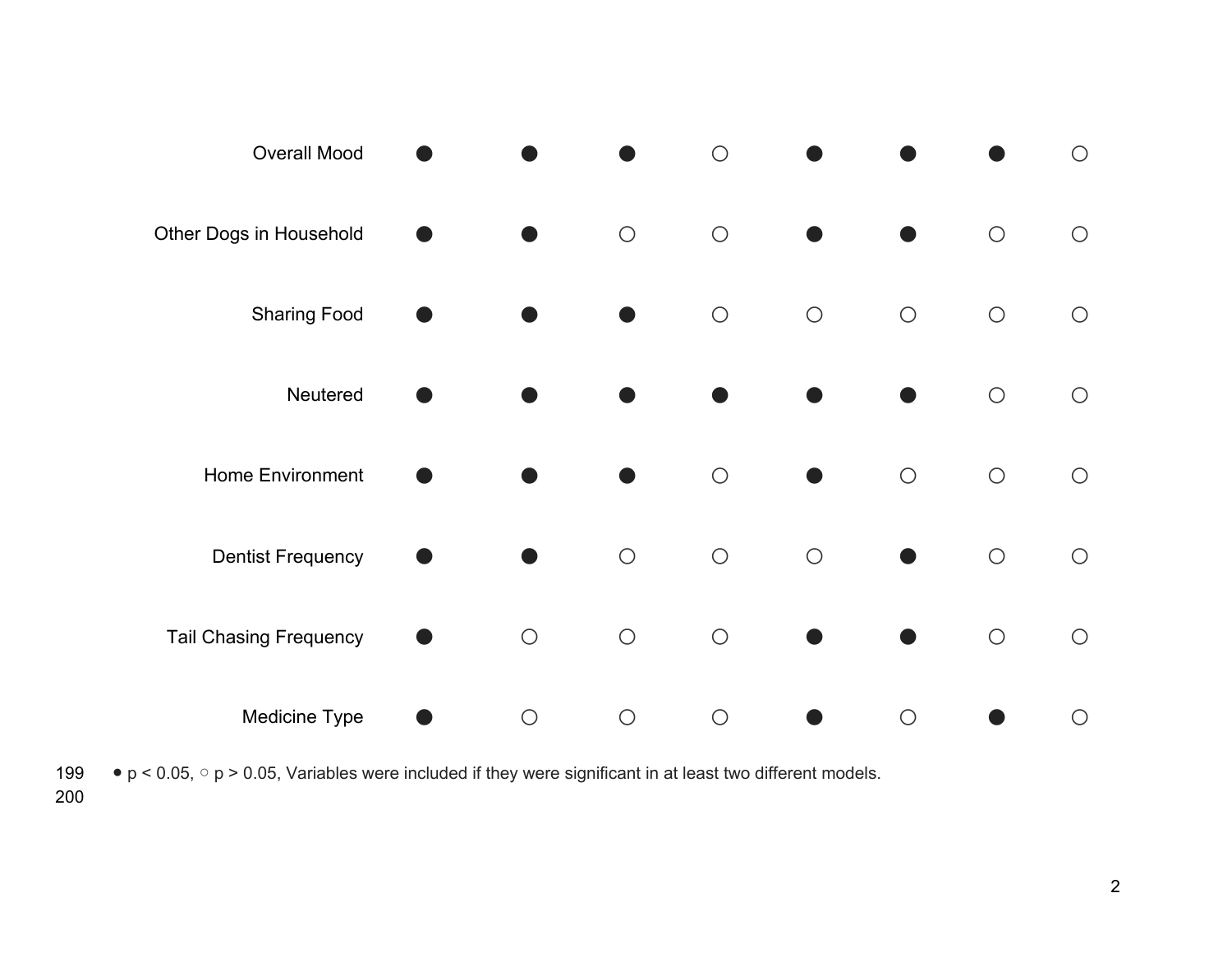*Diet:*

We examined the relationship between the most common diet types and both

overweightness/obesity (Figure 2) and obesity alone (Figure 3). Since a fresh food only diet was

the largest category (besides "Other", see Methods) we used this as our reference level in the

logistic regression.

Relative to dogs on a fresh food only diet, dogs fed dry plus canned food (OR=1.85, p<0.0001),

dry food only (OR=1.45, p<0.0001), and dry plus fresh food (OR=1.3, p=0.03) were more likely

to be overweight/obese. Dry plus canned food (OR=2.6, p<0.0001) and dry food only (OR=2.1,

p<0.0001) were also risk factors for being obese, but not dry plus fresh food (p>0.05). Dogs fed

raw food only were less likely to be overweight/obese (OR=0.5, p=0.005), but there was no

effect on obesity alone (p>0.05).



Figure 2: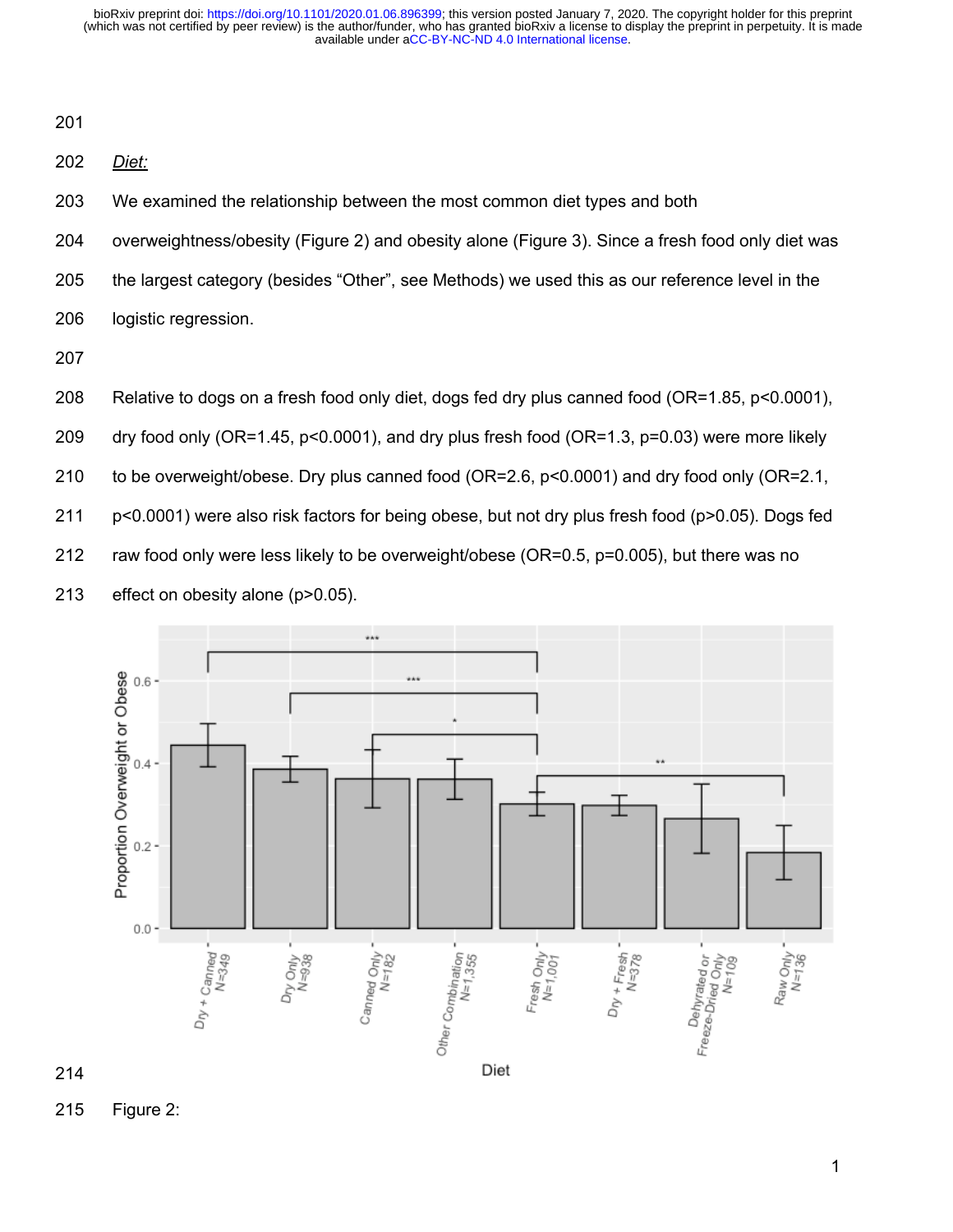- Title: Proportion of Dogs Overweight/Obese Relative to a Fresh Food Diet
- Legend: Error bars show 95% confidence intervals. \*, \*\*, \*\*\* respectively represent p<0.05,
- p<0.01, p<0.001. "Other" includes any combination of reported dietary elements not represented
- in the most common dietary configurations, for example having three or more regular dietary
- elements.



## 

Figure 3:

Title: Proportion of Dogs Obese Relative to a Fresh Food Diet

Legend: Error bars show 95% confidence intervals. \*, \*\*, \*\*\* respectively represent p<0.05,

p<0.01, p<0.001. "Other" includes any combination of reported dietary elements not represented

226 in the most common dietary configurations, for example having three or more regular dietary

elements.

*Age:*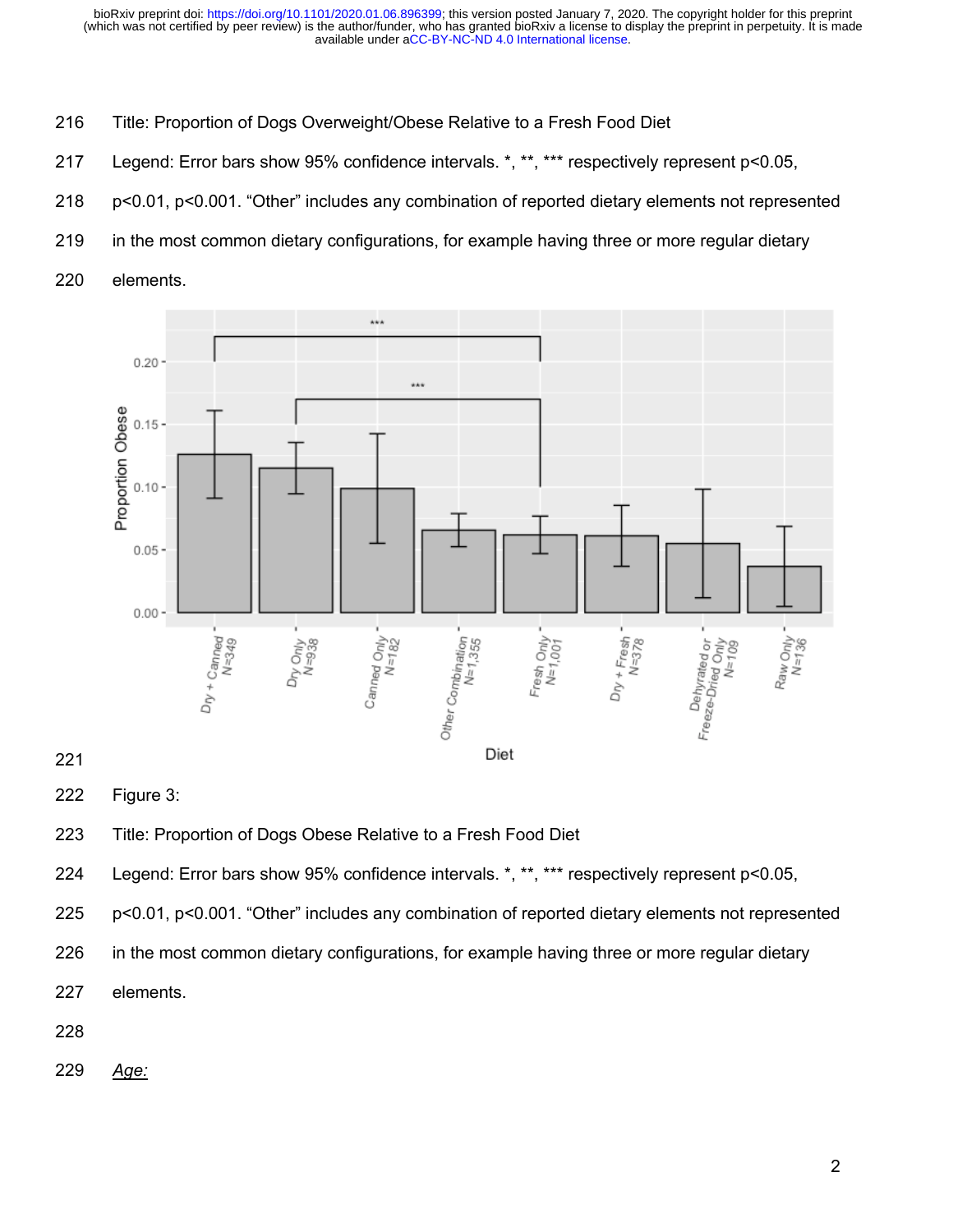Given the strong relationship between body condition and age in both the univariate and

multivariate models, we investigated this in further detail. We found that likelihood of

overweightness peaked around age 8-10, decreasing with further aging (Figure 4, A). Likelihood

- 233 of obesity alone showed a similar non-linear pattern. This relationship supports our use of
- higher-order polynomial age terms in the logistic regression models.



Figure 4:

Title: Factors Influencing Body Condition Scores

Legend: Proportion of overweight and obese dogs by age (A), exercise per week (B), probiotic

```
239 consumption (C), and treat quantity (D).
```
*Exercise:*

Since exercise was shown to be statistically significant in both the univariate and multivariate

- models (p<0.0001), we further considered this relationship (Figure 4, B). We found that
- incrementally increasing the amount of exercise per week decreased the likelihood of

overweightness/obesity. The same pattern holds for obesity.

- 
- *Probiotics*: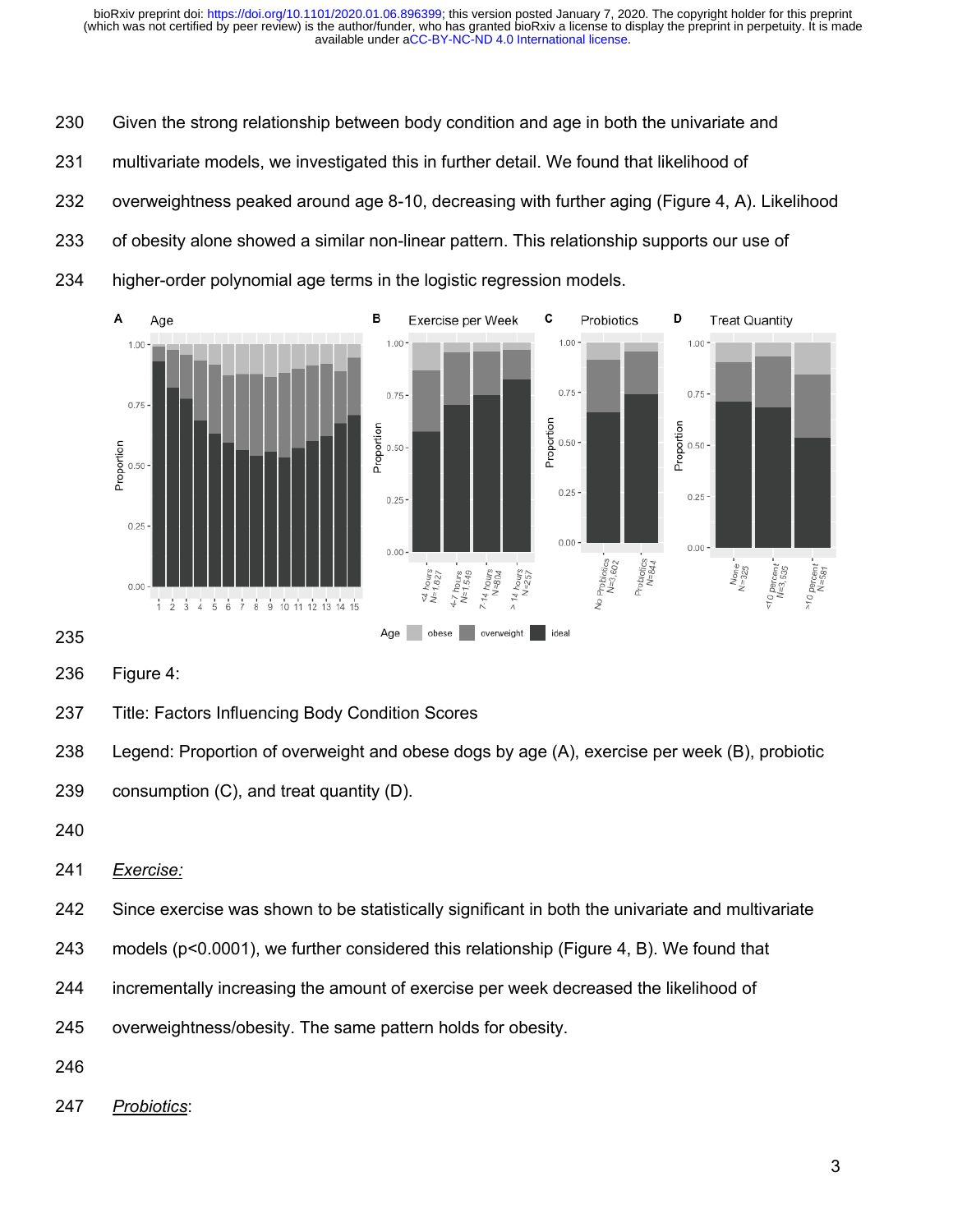We also examined the relationship between probiotic supplementation and BCS (Figure 4, C).

- In total, 844 dogs were currently taking probiotics, and respondents reported using a broad
- range of commercial formulations. We found that probiotic supplementation was significant both
- with respect to overweight/obese status (OR=0.65, p<0.0001) and obese status (OR=0.46,
- p<0.0001) with dogs taking probiotics being more likely to be at an ideal weight.
- Given that dogs receiving probiotics may be more likely to be at a lower weight due to having a
- medical condition, we repeated this analysis using only the healthy cohort as previously defined
- 255 (N=3,173). We found a significant relationship with both overweight/obese status ( $OR=0.65$ ,
- 256 p $\leq$  p $\leq$ 0.0001) and obese status (OR=0.52, p = 0.002) in this cohort as well.
- 
- Since supplement usage may indicate increased owner health consciousness, we also
- performed a similar test with the other supplements included in our analysis in order to
- determine if this significant effect was specific to probiotics. We examined prebiotics (N=183),
- multivitamins (N=425), CBD oil (N=540), fish oil (N=812), herbal supplements (N=207), and
- immune support (N=121). None of these supplements showed a significant relationship with
- either overweight/obese status or obese status in chi-square tests (p>0.05).

*Treats:*

 Finally, we examined the univariate association between treat intake quantity (by percentage of caloric needs being met by treats) and BCS (Figure 4, D). Both the univariate and multivariate analyses confirmed that, while giving over 10% of a dog's diet in treats was associated with higher BCS, there was no significant difference between giving under 10% of a dog's diet in treats and abstaining completely, suggesting that giving treats in moderation is not a risk factor for either overweightness or obesity.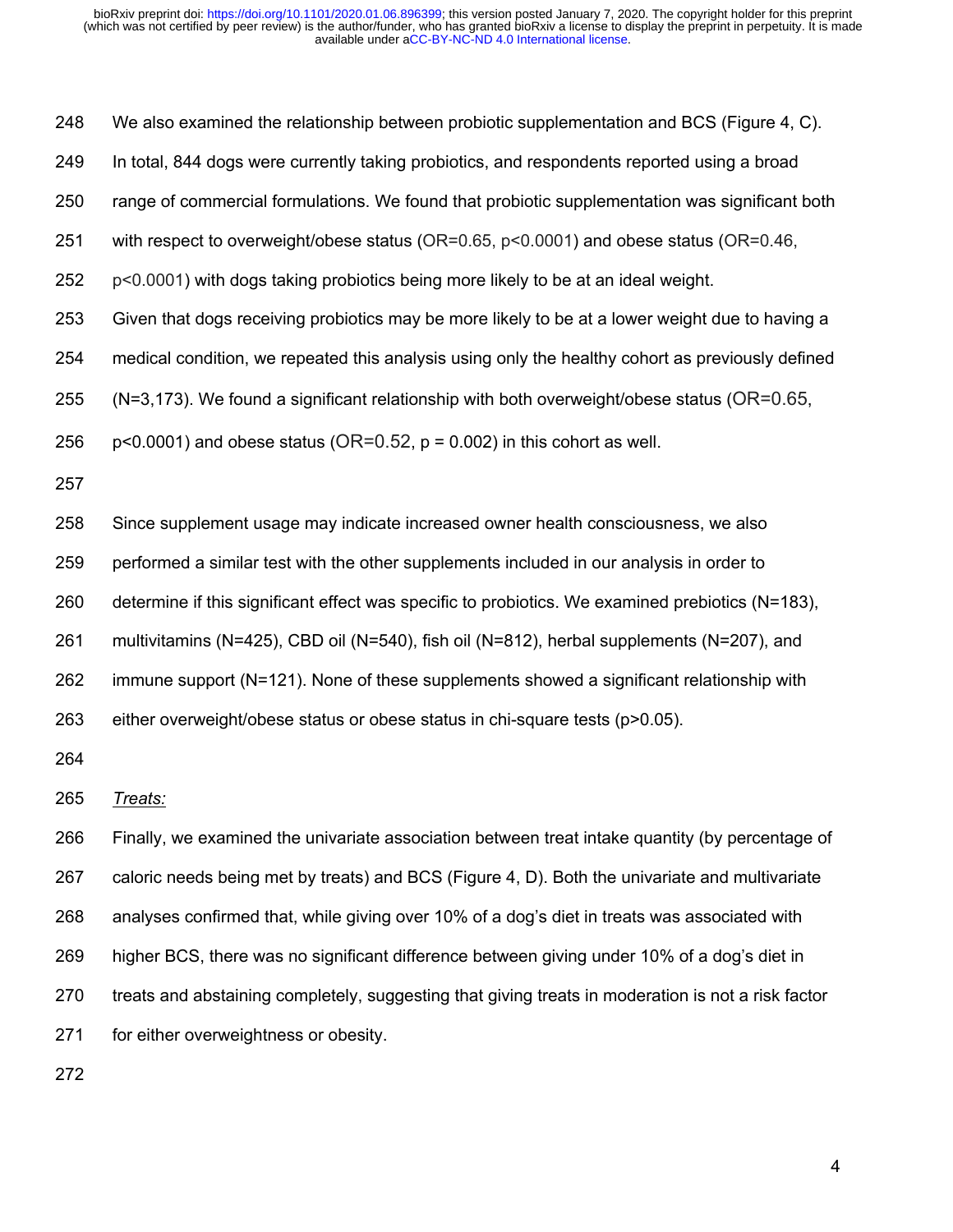## *Non-Significant Factors:*

 Given that some respondents (N=593) gave data for multiple dogs, and that joint households may exhibited shared environmental factors not captured by existent survey questions, we determined if there was a significant effect of household on reported body condition. We entered household into the logistic regression model as a random effect, and an analysis of deviance 278 showed that it was not significant (p>0.05). Furthermore, given findings from other studies that identified a relationship between sex and BCS (e.g. (6), or an significant interaction between sex and neutered status on BCS (10), the analysis was repeated in the subset of animals for which sex data were provided (N=3,922) but sex was not significant either as a main effect or in interaction with neutering (p>0.05). Given previously reported overweightness rates of 52% and 283 41% for females and males respectively (5), and  $\alpha$ =0.05, we had  $\beta$ >.99 power to detect a main effect, and following previously published guidelines for calculating power for interactions (16), we calculated that we had β>.90 power to detect an interaction between sex and neutering. Therefore, we are relatively confident in reporting that no relationship between sex and BCS exists in this sample.

#### **Discussion:**

 This study employed a cross-sectional direct-to-consumer data collection approach to identify risk factors associated with increased owner-assessed body condition. Overweightness and obesity were common issues in this population, with 33% of dogs reported as overweight/obese and 8% reported as obese. This is comparable to the respective figures obtained in a study of 21,754 dogs in the United States wherein body condition scores were assessed by a veterinarian (3). The large dataset assembled here allowed us to identify and then validate risk factors using multiple approaches. Overweightness/obesity and obesity were each examined through three logistic regression models, with variables chosen through stepwise selection, Elastic Net selection, and an XGBoost machine learning model.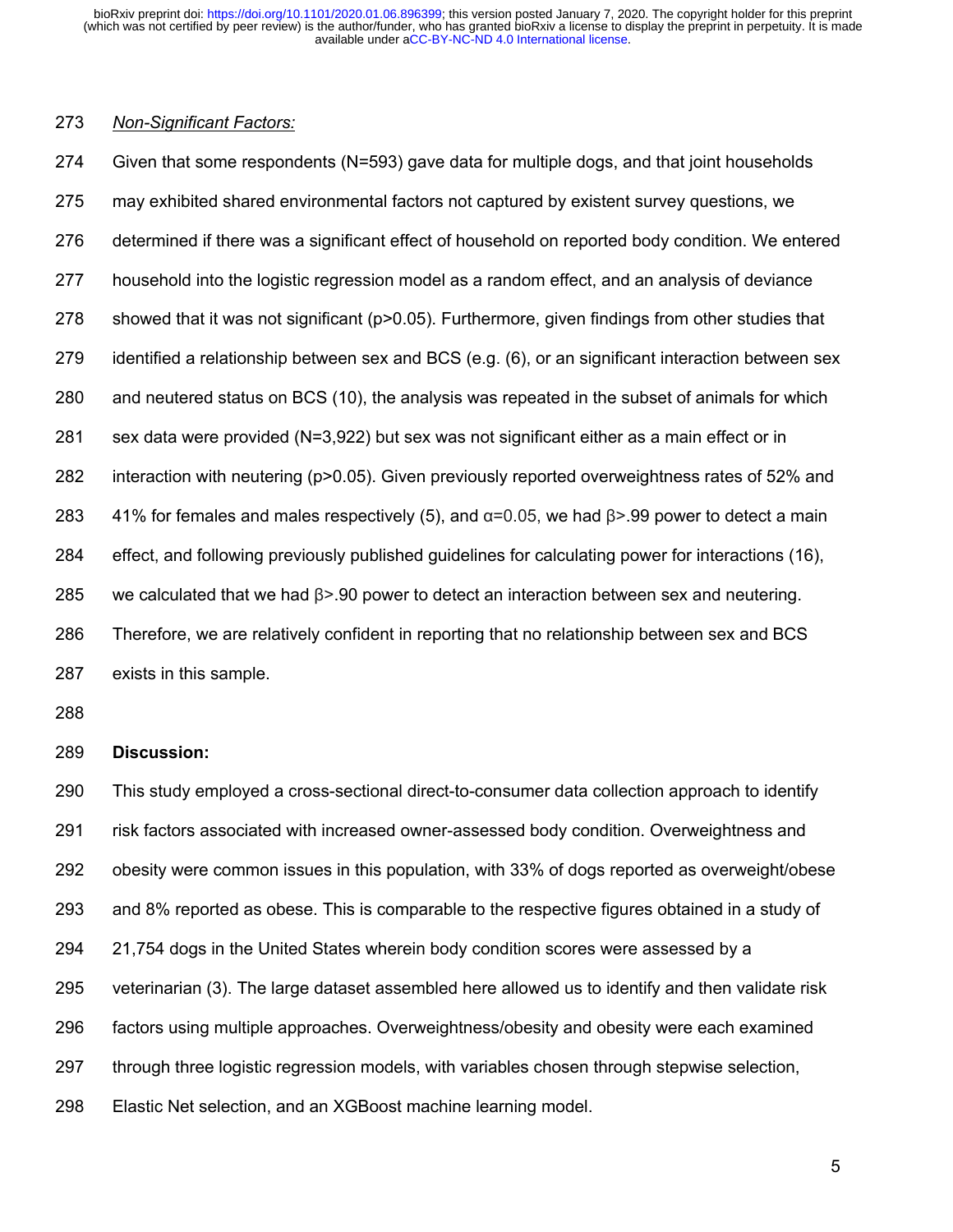Many of the risk factors identified recapitulate robust findings from previous studies. Exercise has previously been identified as protective against obesity (11,12,17). Neutering has also been found to be a risk factor for overweightness but not obesity (6), and we find more significant relationships with the combined overweightness/obesity models than with the models for obesity alone. Though this result may be due to decreased power, this potential distinction in severity may be important for dog owners to recognize when weighing the potential outcomes of neutering. This relationship is corroborated by studies showing that neutering dogs results in lower daily energy requirements combined with higher food consumption (18). Sex has previously been found to be a risk factor both alone (6) and in interaction with neutering (10), though other studies did not identify a significant effect (9). We specifically tested for an association between sex and weight and, despite having adequate power, did not detect an effect in our sample. While a number of studies (4,5,8) have reported increased age as a risk factor for weight issues, we found in our sample that weight peaks around age 8-10 years, with older animals less likely to be overweight or obese than their middle-aged counterparts. This mirrors findings from other larger studies (3,5,6,9). This finding may reflect the decreased lifespans of overweight and obese dogs.

 One novel finding of our study is the association between increased BCS and the consumption of dry food, which has previously been observed in cats (19,20) but not in dogs (3,11). Specifically, we found that, compared to fresh food, dry food is significantly associated with overweightness/obesity, both alone and in combination with canned or fresh food. Furthermore, dry food only diets and dry plus canned combination diets were significantly associated with obesity, but not dry plus fresh combination diets. This may indicate that supplementing with other types of food ameliorates the more obesogenic consequences of certain diets. The relationship between dry food and increased BCS may be partially due to the tendency of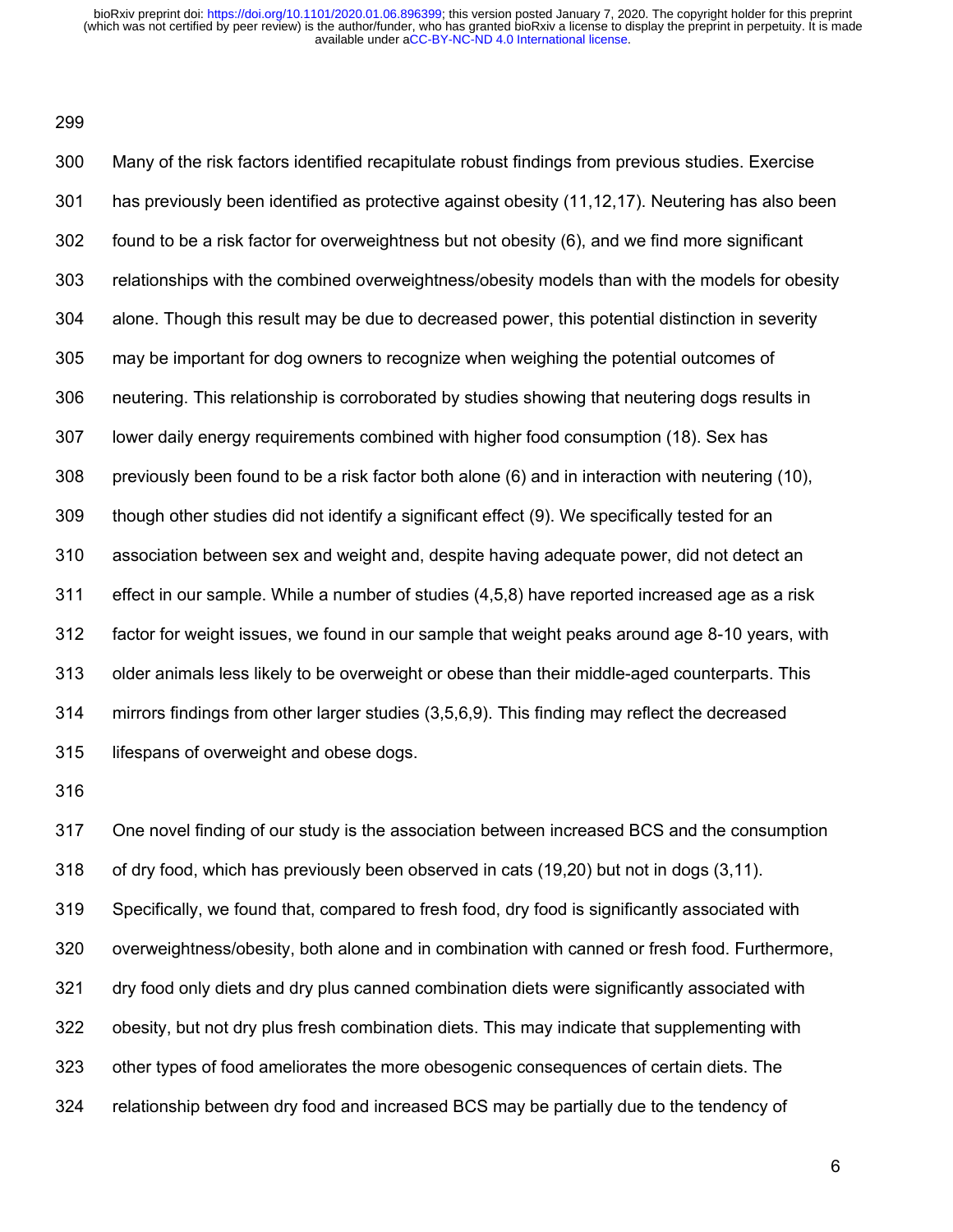owners to inaccurately measure dry food portions (21), which may be alleviated by the decreased caloric density of fresh and raw foods. We posit that previous studies did not identify a relationship between dry food and increased body weight due to the lack of fresh and raw alternatives commercially available in past years. We also found that feeding commercial and home-prepared fresh, frozen, and raw foods is associated with a lower likelihood of being overweight or obese; however, diets containing raw animal products may contain higher rates of bacterial contamination than other foods and may pose health risks to companion animals (22). Observed differences in dietary factors could be due to a number of non-nutritional factors such as the provided portion sizes, the individualized portioning of some fresh diets, or the higher price point per calorie of some diets. Future studies should examine the effects of varied proportions of these dietary elements and experimental dietary manipulation to determine the direction of causality.

 Another novel finding is that supplementation with probiotics is associated with being at an ideal weight. This finding is specific to probiotics among other supplements reported in the survey, and the effect persists in a sample composed of dogs without major reported health issues. This relationship is supported by work that shows significant differences in the gut microbiota of normal and obese dogs (23), as well as recent reviews and meta-analyses of experimental and clinical trials of probiotic supplementation in different species (24–26). However, to the best of our knowledge this is the first large cross-sectional demographic study that has specifically identified probiotic supplementation as a potential protective factor with regard to overweightness and obesity. The mechanisms behind this relationship are unclear, but in addition to modulating energy harvest and nutrient absorption through alterations in microbiota, probiotics might act through improving insulin sensitivity (27) or increasing satiety (24). Additional prospective data should be collected to identify whether there is a causal relationship.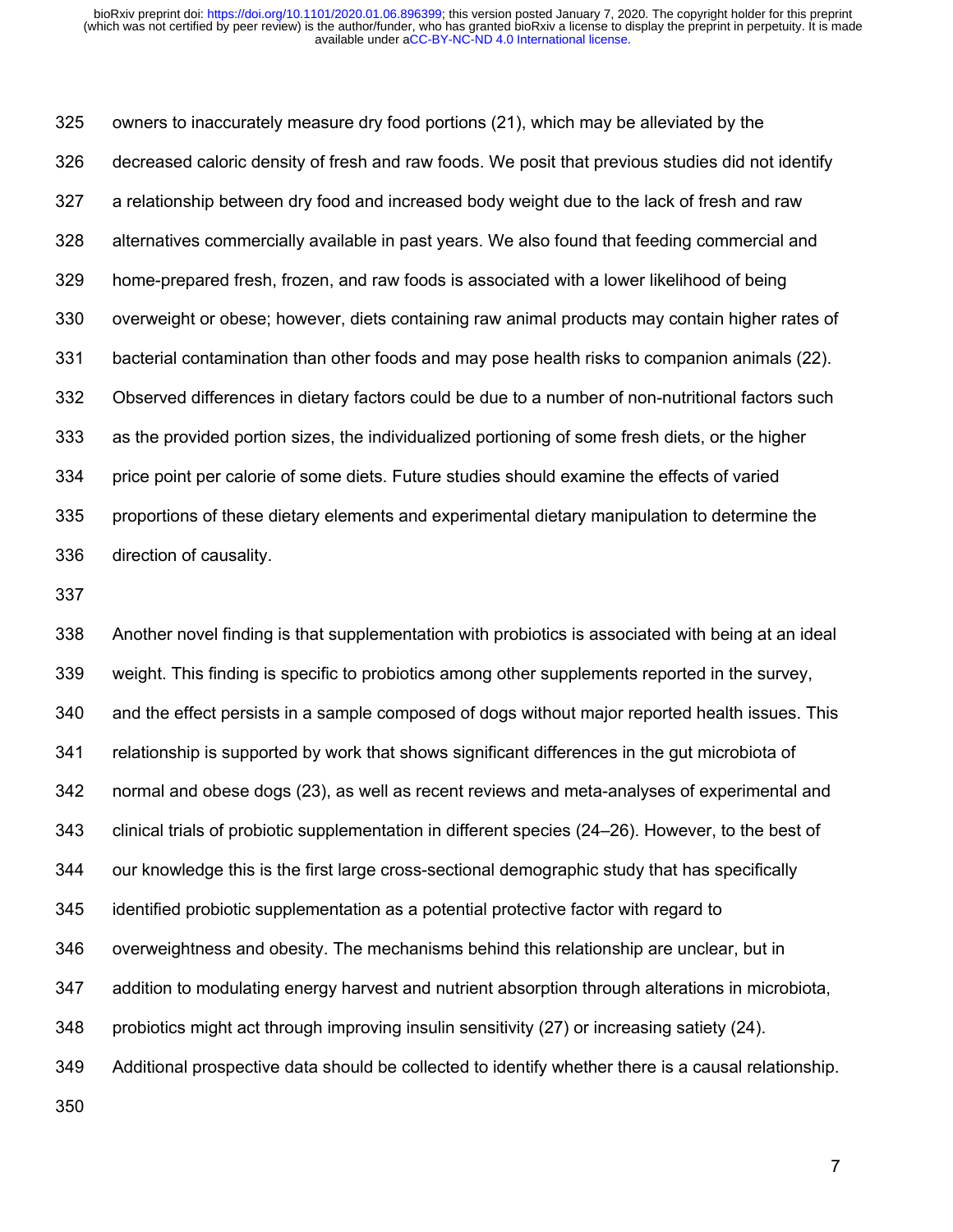We also identified treat feeding practices as robust predictors of body condition. In contrast to previous studies which identify even a moderate frequency of treat-feeding as a risk factor (8) we find that feeding treats in moderation, i.e. with 10% or less of total caloric needs being met by treats, is neither associated with overweightness/obesity nor obesity. This discordance between findings may be due to differential effects of treat quantity and treat frequency. However, these results should be interpreted cautiously as owner assessment of calories provided by a given treat may often be imprecise.

 The presence of other dogs has been previously studied as a risk factor for increased BCS, with some studies identifying living in a single-dog household as a risk factor (11) and others finding no significant relationship (5). We find that the presence of other dogs in the household is associated with higher body weight, and we posit this may be due to the difficulty of implementing food restriction in the presence of a dog of healthy weight that is being concurrently fed.

 Our models also included owner assessments of canine temperamental factors, including food motivation level, pet appetite, and overall mood. Significant relationships between obesity and temperamental factors such as appetite and food motivation have previously been identified (12,28,29). It is possible that dogs that express higher food motivation and appetite receive more calories from their owners, and food-seeking behavior may be associated with decreased owner compliance with weight loss regimens. While dogs' subjective experience is difficult to measure, owner-perceived emotional eating in dogs has been associated with owner-assessed overall mood and anxiety (30). Tail-chasing, which emerged as a significant factor in some models, may also be an index of behavioral issues (31). While the links between behavior, mood, and obesity are unclear and likely to be multifactorial, serotonin has been implicated in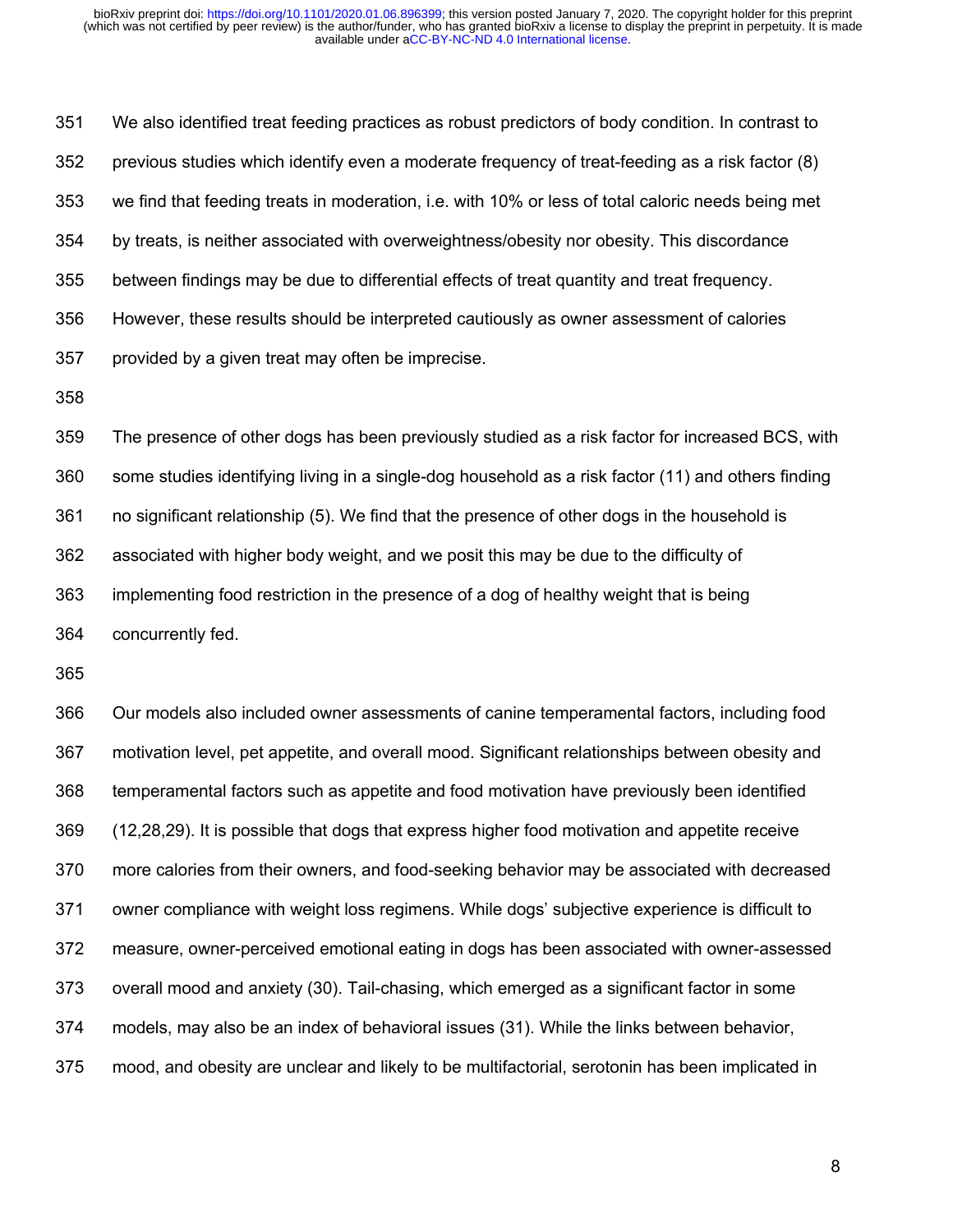both mood and satiety (32) and serotonin-reuptake inhibitors have been shown to decrease tail-chasing behavior (33).

 Finally, we also note that our models identified additional variables, though it is difficult to pinpoint the statistical reasons for these differences. We identified increased dental treatment frequency as significant; however, the interpretation of this finding remains unclear. It is possible that increased dental visit frequency reflects higher health consciousness in owners or more frequent veterinary counseling on prevention of weight issues. A causal relationship between periodontal inflammation and obesity seems unlikely, but there could be effects on the microbiome or other processes that might contribute to adiposity. Some of our models also identified a significant association between rural environments and increased BCS, which is corroborated by previous studies (6,9).

 Limitations of this investigation include the use of owner assessment of BCS and owner report of other questionnaire items; prior studies have shown that owners inaccurately report body condition (34). However, we validated the use of BCS in this sample by cross-referencing BCS against owner-reported current-to-ideal body weight ratios and identified significant overlap as detailed in Methods. Another shortcoming is that we did not solicit demographic or lifestyle data of the owners, such as age and income, which have been previously shown to be associated with canine weight issues (8). Another potential limitation of our findings is selection bias, as our data were drawn primarily from the customer base of a pet health company providing individually portioned fresh meals, which may be more health-conscious than the aggregate dog owning population. However, this study is the first to report results from this unique population, broadly in accord with previously reported risk factors, supporting the generalizability of these findings. Finally, as the associations between the reported risk factors and BCS were cross-sectional, temporality and causality were not addressed. Future studies should seek to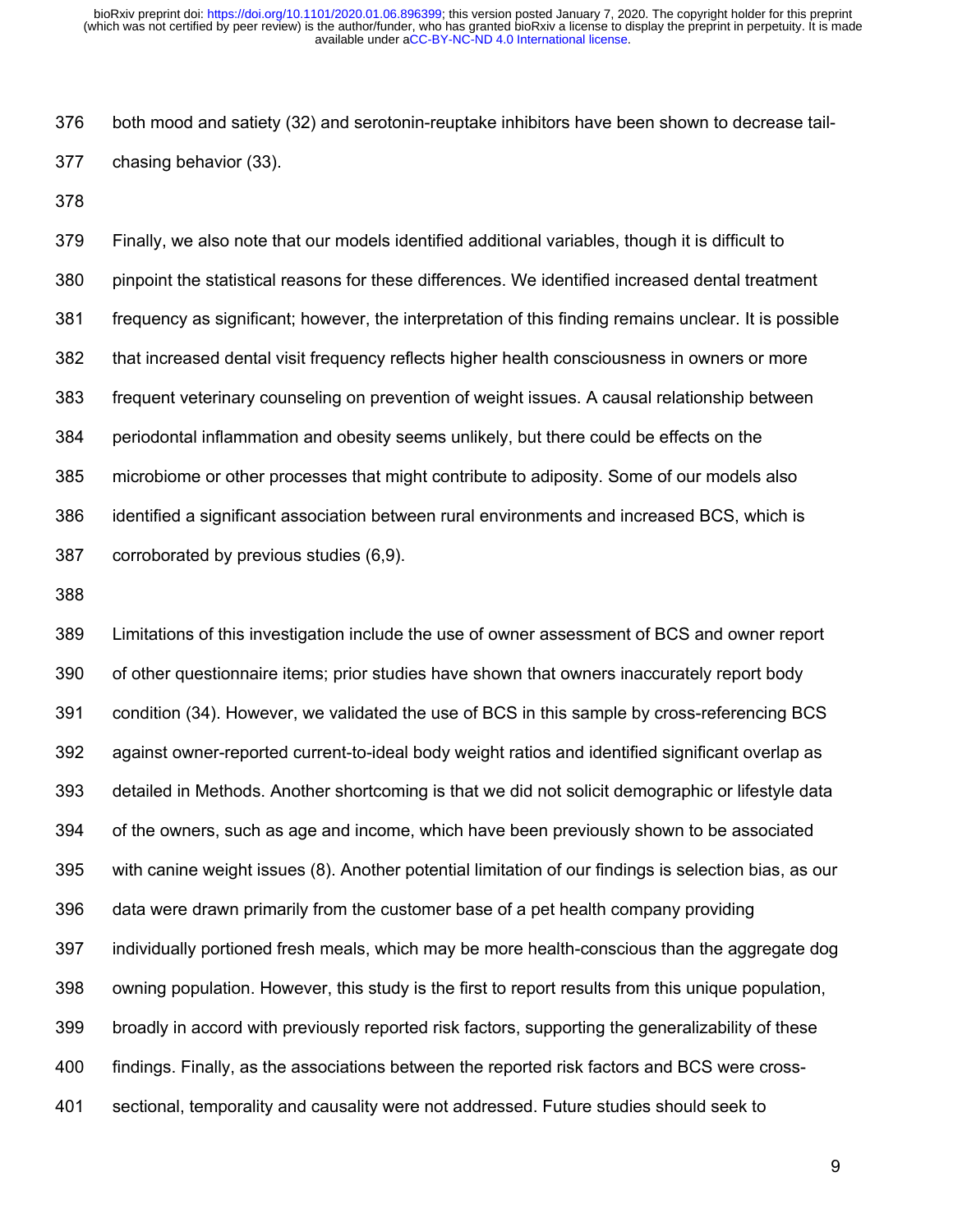- experimentally manipulate these risk factors individually or in combination to observe their
- potentially synergistic effects on weight loss or maintenance, particularly diet, probiotics, and
- treat quantity as they may be most easily manipulated by dog owners.
- 

#### **Conclusions:**

 In this cross-sectional, owner-reported study of 4,446 dogs, we identified risk factors for overweightness and obesity using stepwise selection, and then confirmed these findings using Elastic Net and XGBoost. Our findings recapitulated risk factors robustly identified by other studies, including exercise, neutering, and a non-linear contribution of age. We also further elucidated the contribution of previously studied risk factors; we identified dry food consumption, excessive treat intake, and canine temperament as risk factors. Finally, we identified probiotic supplementation as a potential protective factor. These findings are of clinical and practical significance because the demographic factors identified may be used to proactively identify dogs at increased risk for overweightness and obesity, and the lifestyle factors identified may guide the development of interventions. Further studies employing experimental manipulations are needed to establish whether these relationships are causal.

**Methods:**

#### *Data collection and selection procedures*

 Customers of NomNomNow, a pet food and health company, were asked to complete a comprehensive online health assessment for each pet in their care, composed of five broadly targeted questionnaires containing questions about signalment, overall wellness, diet and lifestyle, medical history, and product preferences. These included single-choice checkbox, multiple-choice radio-button, dropdown, and fill-in-the-blank questions. We collected survey responses from a total of 7,942 dogs of which 5,135 were complete. Dogs under one year of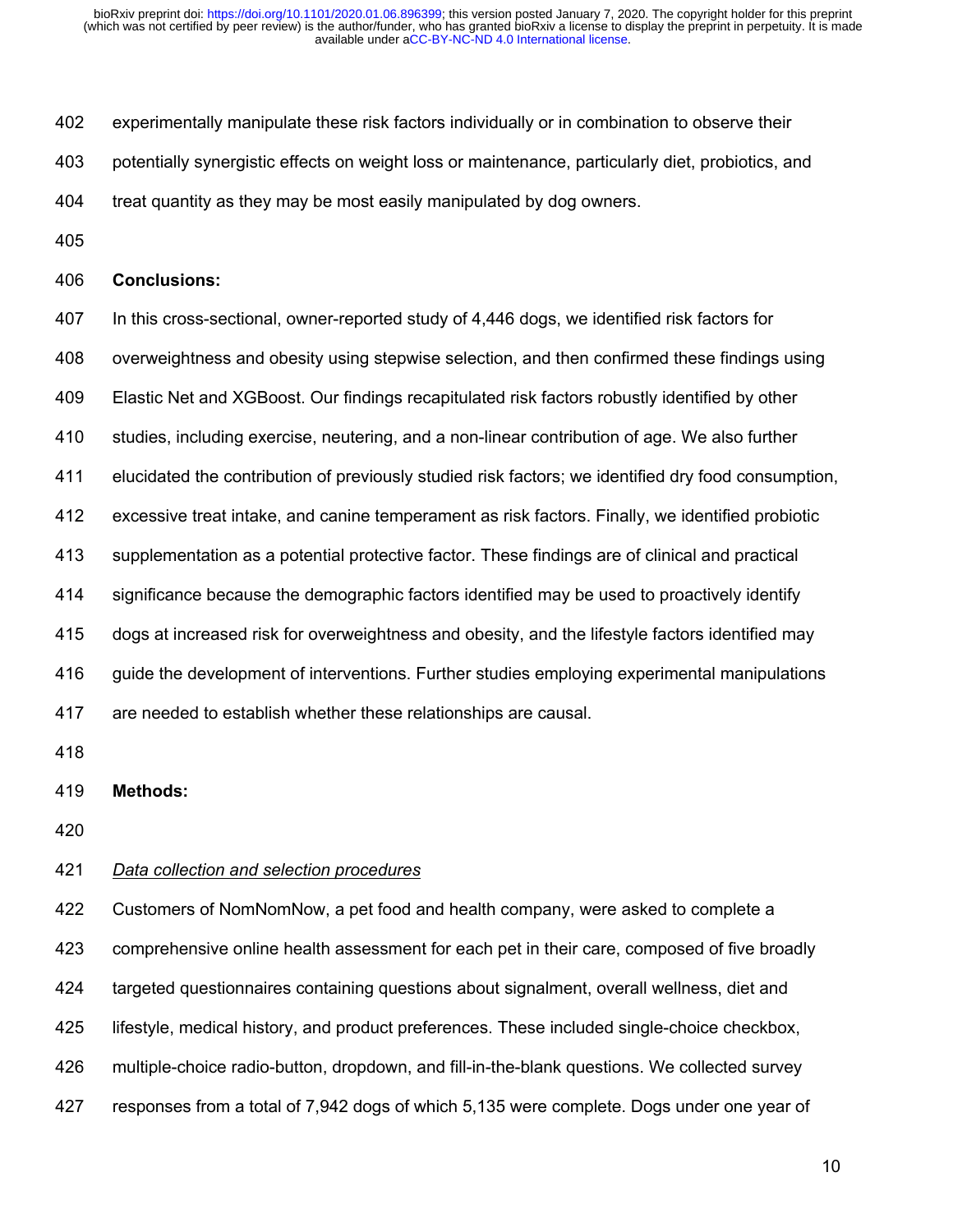age (N=415), pregnant or lactating dogs (N=4), and underweight dogs (N=272) were excluded from the analysis, yielding a final sample of 4,446 dogs from 3,853 unique households broadly distributed across the United States. A maximum of 122 questions were asked regarding each dog, as some questions were served contingent upon responses to other questions. After dummy-coding and grouping, there were 372 individual features, which were reduced to 47 after removing variables related to medical conditions and treatment, product preferences, and highly correlated or redundant questions. This initial exclusion step was performed because Monte Carlo simulations show improved performance in stepwise models with fewer nuisance variables (35). After further removing variables that were more than 5% incomplete, we were left with 45 features which were used for subsequent analysis. The survey questions that contributed to the final features are detailed in [Supplementary File 6]. 

## *Overweightness and Obesity*

 Weight status was assessed by dog owners using an image-based body condition score (BCS) chart accompanied by a verbal description. BCS has been shown to be strongly correlated with gold-standard dual-energy X-ray absorptiometry (DEXA) scans (36) and is regularly used both by veterinarians and researchers for clinical assessment of overweightness and obesity. Respondents were shown six options reflecting a nine point scale (BCS, Supplementary File 7 (13)). For the purposes of this analysis, we grouped the six pictures into four categories: underweight (corresponding to BCS 3 or lower); ideal (corresponding to BCS 4-5); overweight (corresponding to BCS 6); and obese (corresponding to BCS 7 or higher). Since owners have been reported to systematically misperceive body condition scores (34) we validated these scores against current and ideal body weights reported by a subset of respondents. Owner- reported BCS showed strong correspondence with owner-reported current-to-ideal body weight ratios. Using suggested ratio guidelines of >1.15 for overweightness and >1.30 for obesity (1)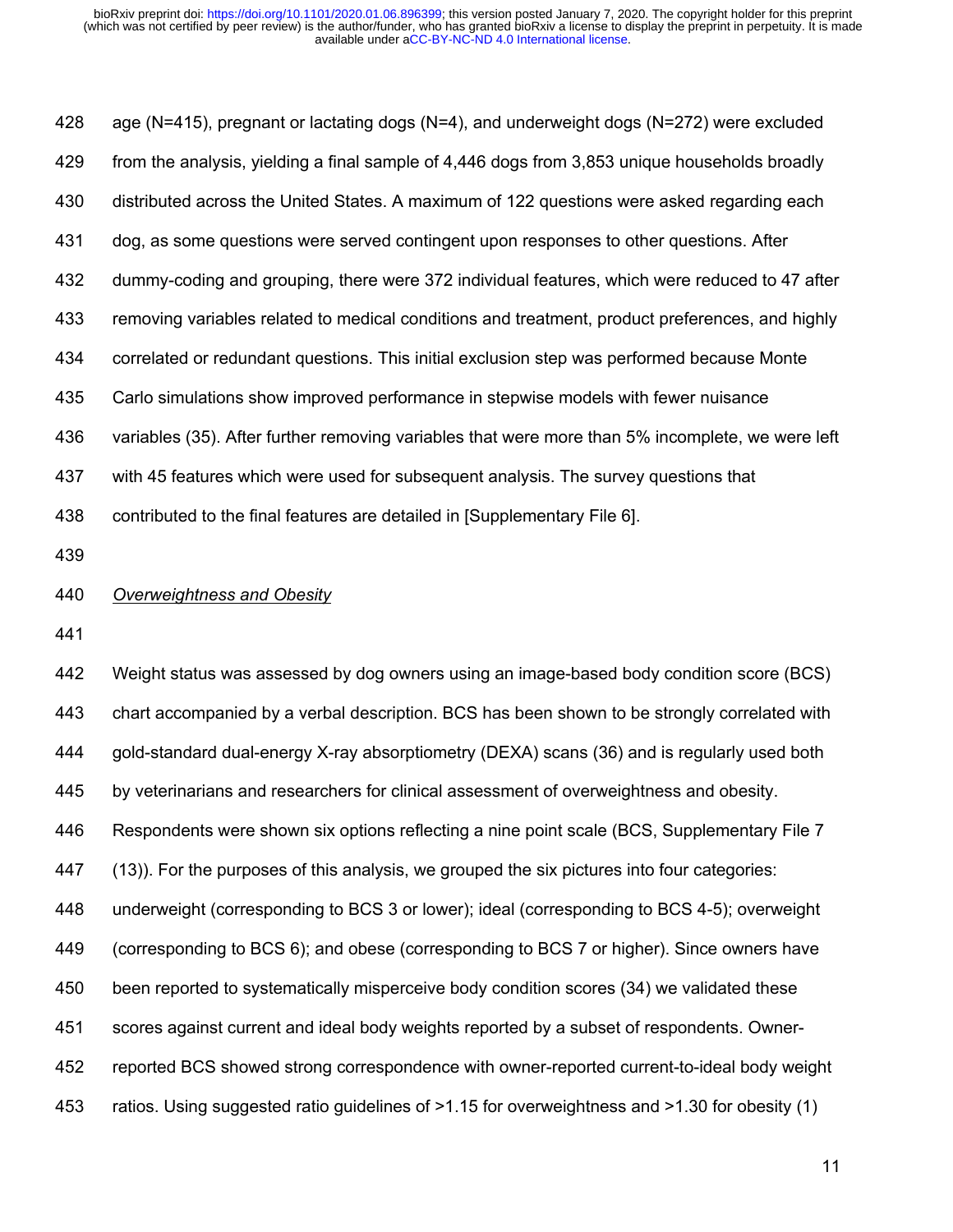we calculated sensitivity (the proportion of overweight dogs by weight ratio correctly selected as overweight by BCS) and specificity (the proportion of ideal weight dogs by weight ratio correctly selected as ideal by BCS). We calculated 90% sensitivity and 79% specificity for overweightness/obesity, and 57% sensitivity and 94% specificity for obesity. Hence, dogs with BCS >= 6 are referred to as "overweight" and those with BCS >=7 as "obese." For the survey image for body condition shown to respondents see Supplementary File 7. *Diet* Owners were asked to check a box for each food type currently being fed, with multiple selections allowed. The final binned categories consisted of canned food, dry food (kibble), raw with home-prepared raw foods, dehydrated with freeze-dried foods, and commercial fresh/frozen with home-cooked foods. The seven most common combinations of diets were identified to be dry food only (N=938), canned food only (N=182), fresh food only (N=1,001), dry plus canned food (N=349), dry plus fresh food (N=376), dehydrated/freeze-dried only (N=109), raw only (N=136), and other configurations of these same elements (N=1,355); these diets were coded as factors and entered into the model as such. We did not ask for proportions of these dietary elements. 

*Subject Characteristics:*

Out of a total of 4,446 dogs, 2,967 (67%) were at an ideal weight and 1,497 (33%) were

overweight or obese, of which 1,142 (25% of total) were overweight and 355 (8% of total) were

obese. In terms of sex, 1,727 (39%) were neutered male, 1,733 (39%) were neutered female,

262 (5.9%) were intact male, and 197 (4.4%) were intact female; 527 did not include both sex

and neutered status. The average age was 6.74±4.09 years and the average weight was

13.6±11.8 kg.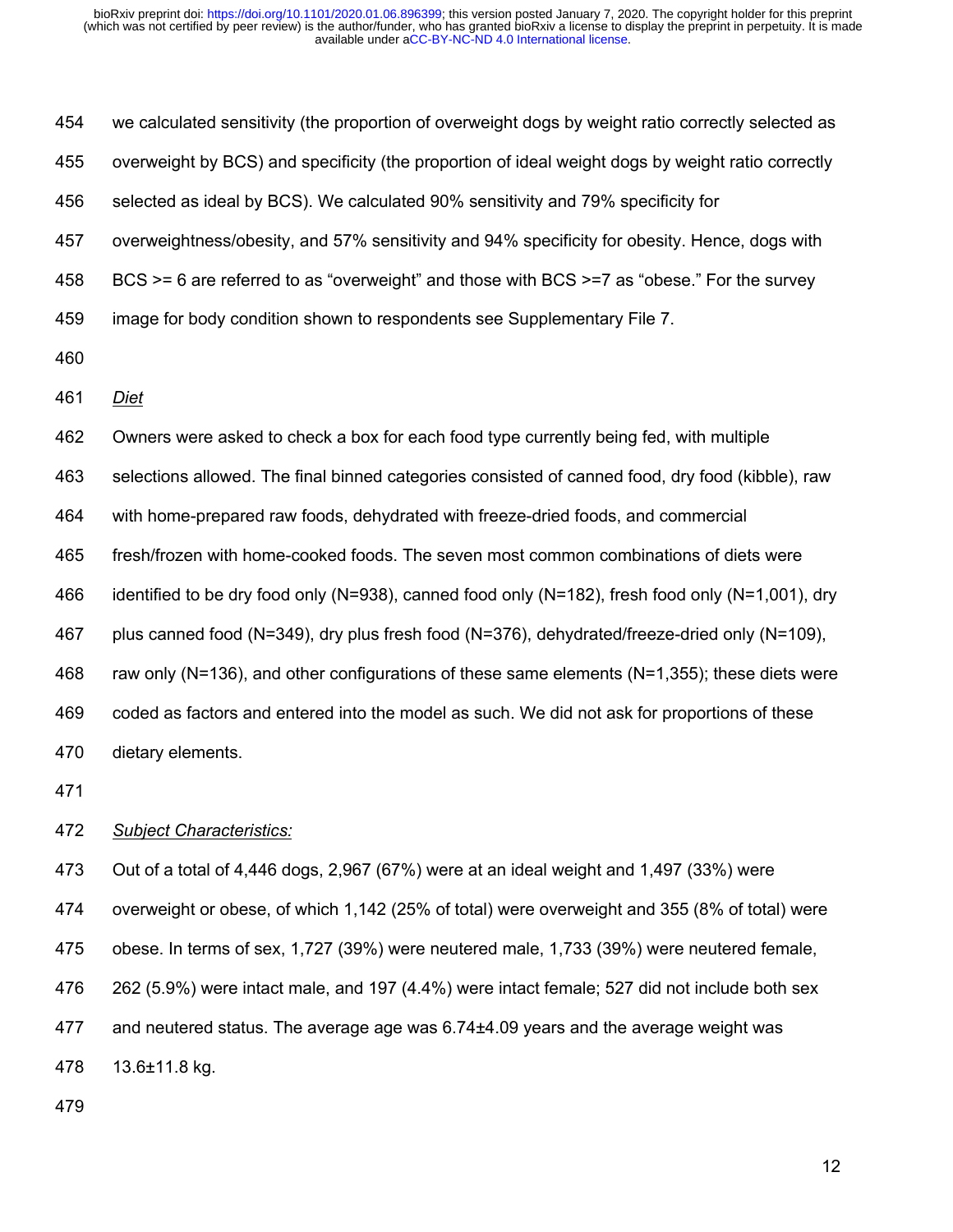## *Data analysis*

 For each of the variable selection procedures, two models were run: the first to differentiate ideal weight dogs from overweight and obese dogs, and the second to differentiate ideal weight dogs from the smaller subset of dogs reported to be obese. The statistical significance for all 484 variable selection procedures was set at  $\alpha$ =0.05. *Univariate Analysis:* Univariate associations between BCS and each of the 45 variables under consideration were examined. We performed chi-square tests for binary variables, t-tests for continuous variables, and ANOVA for categorical/ordinal variables, including arguably ordered factors such as exercise and treats, due to the possibility of non-linear effects. We did not correct for multiple comparisons in this analysis, in order to obtain a fuller, more descriptive, model of potential associations. *Method 1: Logistic Regression with Stepwise Selection:* A logistic model was fit using variables

492 selected through bidirectional stepwise selection using StepAIC in R. However, given the statistical issues raised around traditional stepwise selection, including the use of Monte Carlo simulations to show how infrequently all correct explanatory variables are selected during data mining (35), two additional methods were used to identify ensembles of risk factors, which were then entered into a traditional logistic regression to maximize interpretability.

 *Method 2: Elastic Net Selection:* ElasticNetCV from the sklearn package was used to 498 select the parameters  $\lambda$  and  $\alpha$ , which control the level of penalty and the relative ratio of L<sub>1</sub> and  $L_2$  penalties (39). Twenty iterations of Elastic Net were run using all variables, and the most important variables selected by Elastic Net were used to fit a logistic regression model to maximize interpretability. For both the overweight/obese and obese models, the best ensemble of risk factors was selected by consecutively adding variables and performing ANOVAs with significance tests to assess the contribution of each additional variable in the nested model, continuing the process until reaching a variable that did not significantly improve the model. Note that this differs from the true stepwise selection procedure performed before, in that the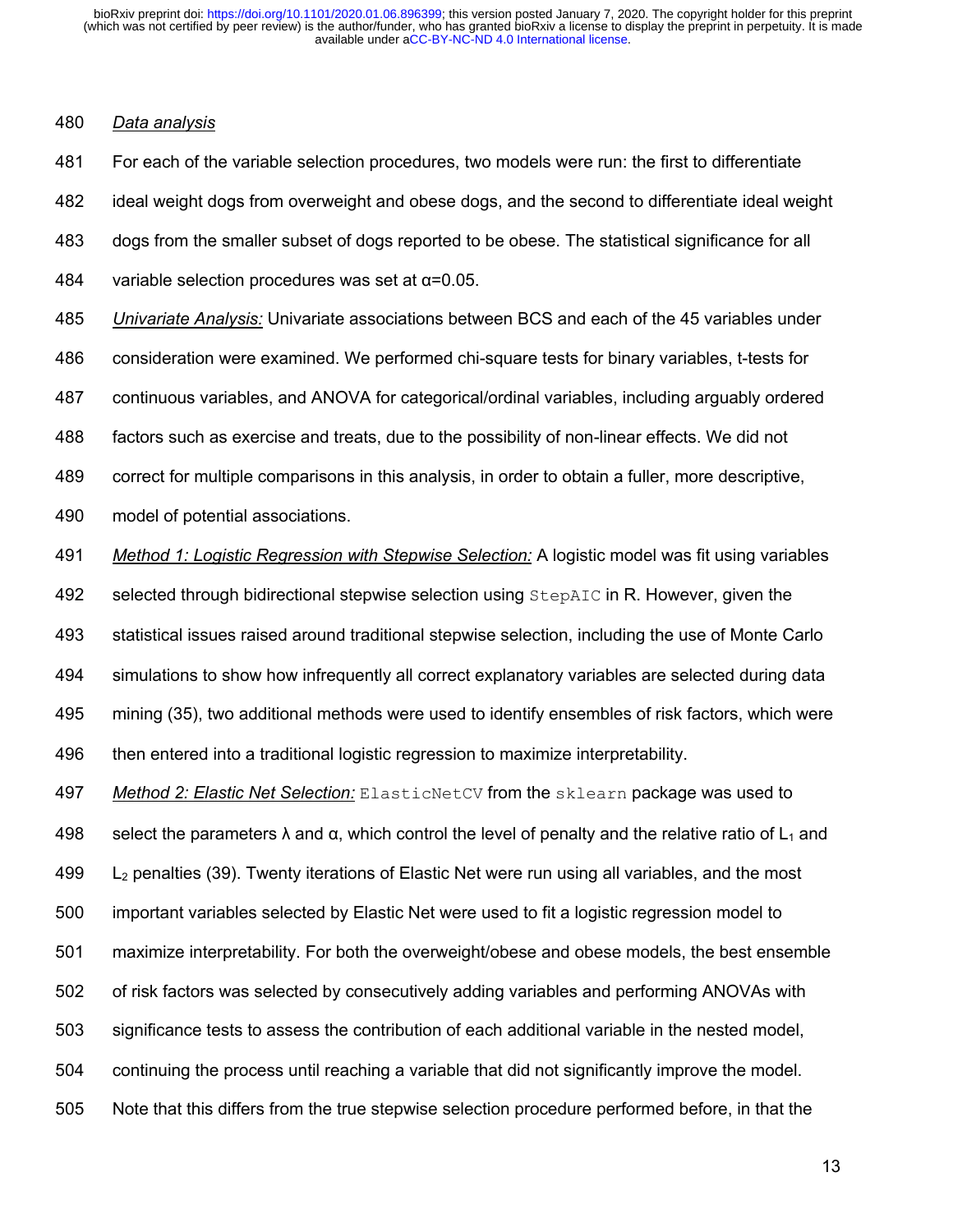variables are added in order of importance in the complete model, rather than by their additive contribution to the partial model.

 *Method 3: XGBoost Selection:* A grid search using GridSearchCV() was used to identify parameter values. Twenty iterations of XGBoost were run using all variables, and variable importance was averaged across iterations. The most important variables were entered stepwise into a logistic regression model until subsequent entered variables failed to significantly improve the predictive ability of the model as detailed for Elastic Net. *Data Imputation:* Since not all survey questions were required, the 45 variables used in the analysis had between 0-4.5% missing data, which were inferred via imputation using 515 MissForest() in R (40). Missingness and out-of-box imputation accuracy are provided for each of the variables in [Supplementary File 8]. Variables with over 5% missingness were excluded from analysis. Once variables were identified as important through the variable selection methods delineated above, the final logistic regression model was fit using only complete cases so as to avoid inaccurate or biased model fit values. Univariate analysis, imputation, stepwise selection, and logistic regressions were conducted in

R version 3.5.2. Elastic Net and XGBoost were conducted in Python version 3.6.7.

## **Declarations:**

## *Ethics statement:*

 This study was carried out in accordance with the recommendations of the Federal Policy for the Protection of Human Subjects, U.S. Department of Health and Human Services. Since our study gathered information from owners focused solely on their dogs it does not meet the definition of human subjects research and therefore did not require review by an Institutional Review Board.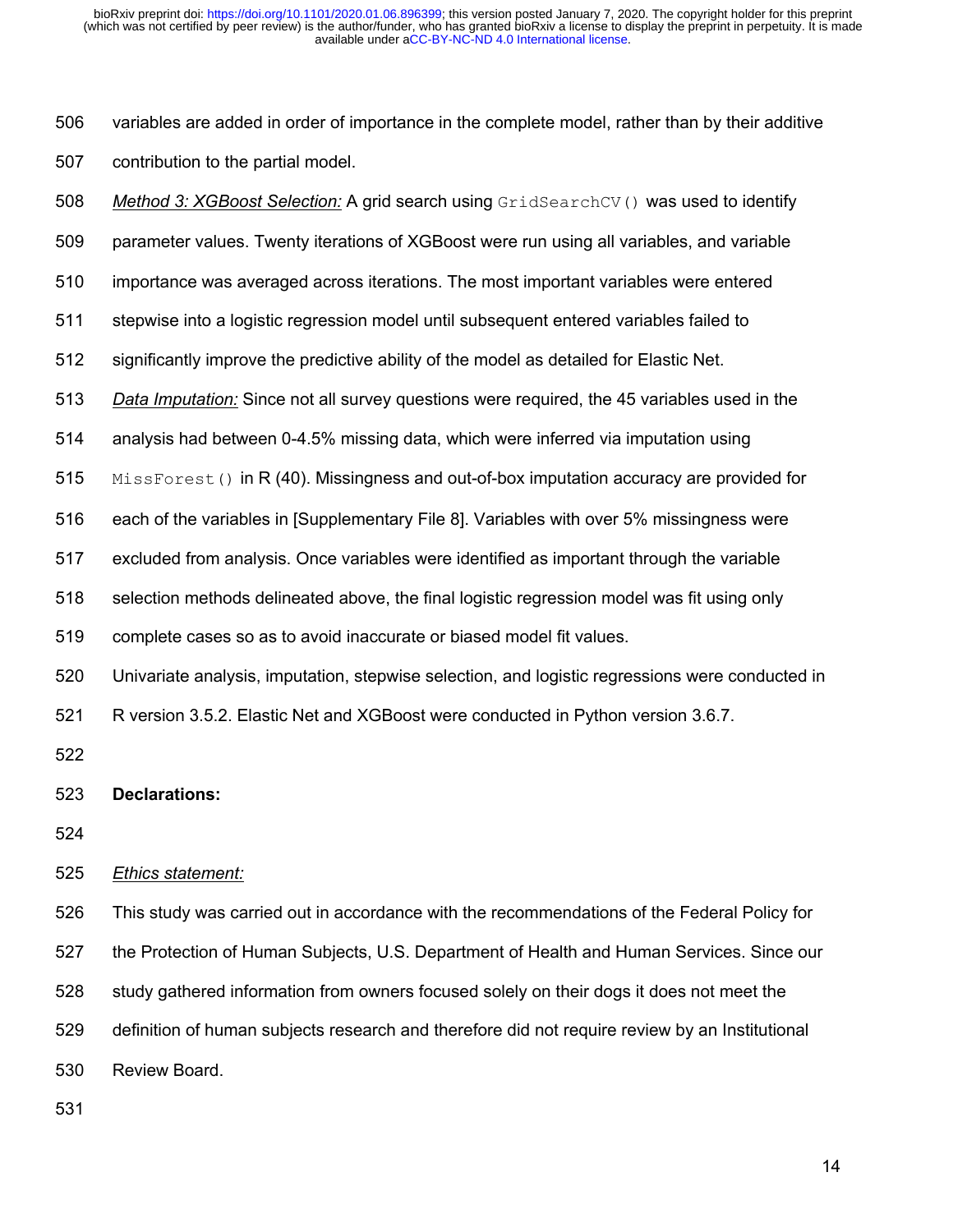| 532 | Consent for publication:                                                                       |
|-----|------------------------------------------------------------------------------------------------|
| 533 | Survey respondents agreed to a Terms of Service (TOS) consenting to using pet information for  |
| 534 | research and publication. Furthermore, all the data in this study has been deidentified.       |
| 535 |                                                                                                |
| 536 | Availability of data and materials:                                                            |
| 537 | The deidentified datasets generated and/or analyzed during the current study are not publicly  |
| 538 | available since they are generated for proprietary business and marketing purposes, but are    |
| 539 | available from the corresponding author upon reasonable request.                               |
| 540 |                                                                                                |
| 541 | <b>Competing interests:</b>                                                                    |
| 542 | LP, JS, JT, DM, RH, and AJ received compensation from NomNomNow, Inc. during the               |
| 543 | collection and publication of the data herein.                                                 |
| 544 |                                                                                                |
| 545 | Funding:                                                                                       |
| 546 | The design of the study and collection, analysis, and interpretation of data and writing the   |
| 547 | manuscript was funded by NomNomNow, Inc. through the employment of the authors. No             |
| 548 | additional funding was required.                                                               |
| 549 |                                                                                                |
| 550 | Authors' contributions:                                                                        |
| 551 | LP conceived the scope of the work, analyzed and interpreted the data, drafted the manuscript, |
| 552 | and created figures and tables. JS designed the survey questions and reviewed the findings and |
| 553 | manuscript. JT interpreted the data and critically reviewed the manuscript. DM implemented the |
| 554 | owner-reported assessment questions. RH conceived the scope of the work, designed the          |
| 555 | survey questions, and reviewed the findings and the manuscript. AJ conceived the scope of the  |

work, interpreted the data, and reviewed the findings and the manuscript.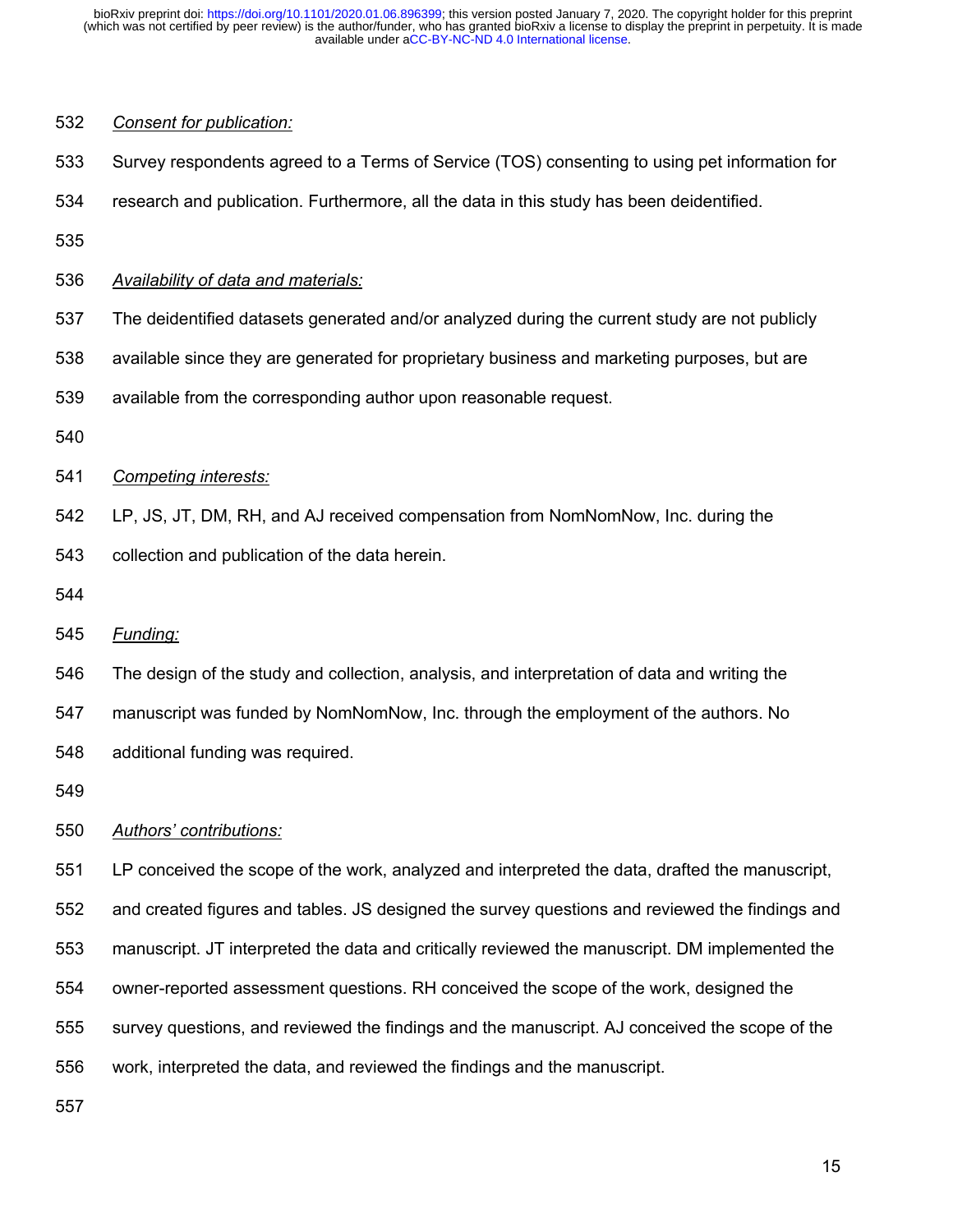## *Acknowledgements:*

| 559 |  | The authors would like to thank the NomNomNow, Inc. Scientific Advisory Board for their |  |  |
|-----|--|-----------------------------------------------------------------------------------------|--|--|
|-----|--|-----------------------------------------------------------------------------------------|--|--|

- thoughtful consideration and helpful discussion regarding data analysis and interpretation. We
- are grateful to our survey participants for providing us with the data on their dogs.
- 

**References:**

 1. German AJ. The growing problem of obesity in dogs and cats. J Nutr. 2006 Jul;136(7 Suppl):1940S – 1946S.

2. Salt C, Morris PJ, Wilson D, Lund EM, German AJ. Association between life span and body

condition in neutered client-owned dogs. J Vet Intern Med. 2019 Jan;33(1):89–99.

- 3. Lund EM, Armstrong PJ, Kirk CA, Klausner JS. Prevalence and risk factors for obesity in adult dogs from private US veterinary practices. Int J Appl Res Vet Med. 2006;4(2):177.
- 4. Muñoz-Prieto A, Nielsen LR, Dąbrowski R, Bjørnvad CR, Söder J, Lamy E, et al. European

dog owner perceptions of obesity and factors associated with human and canine obesity.

- Sci Rep. 2018 Sep 6;8(1):13353.
- 5. Mao J, Xia Z, Chen J, Yu J. Prevalence and risk factors for canine obesity surveyed in veterinary practices in Beijing, China. Prev Vet Med. 2013 Nov 1;112(3-4):438–42.
- 6. Usui S, Yasuda H, Koketsu Y. Characteristics of obese or overweight dogs visiting private Japanese veterinary clinics. Asian Pac J Trop Biomed. 2016 Apr 1;6(4):338–43.
- 7. Gates MC, Zito S, Harvey LC, Dale A, Walker JK. Assessing obesity in adult dogs and cats presenting for routine vaccination appointments in the North Island of New Zealand using electronic medical records data. N Z Vet J. 2019 May;67(3):126–33.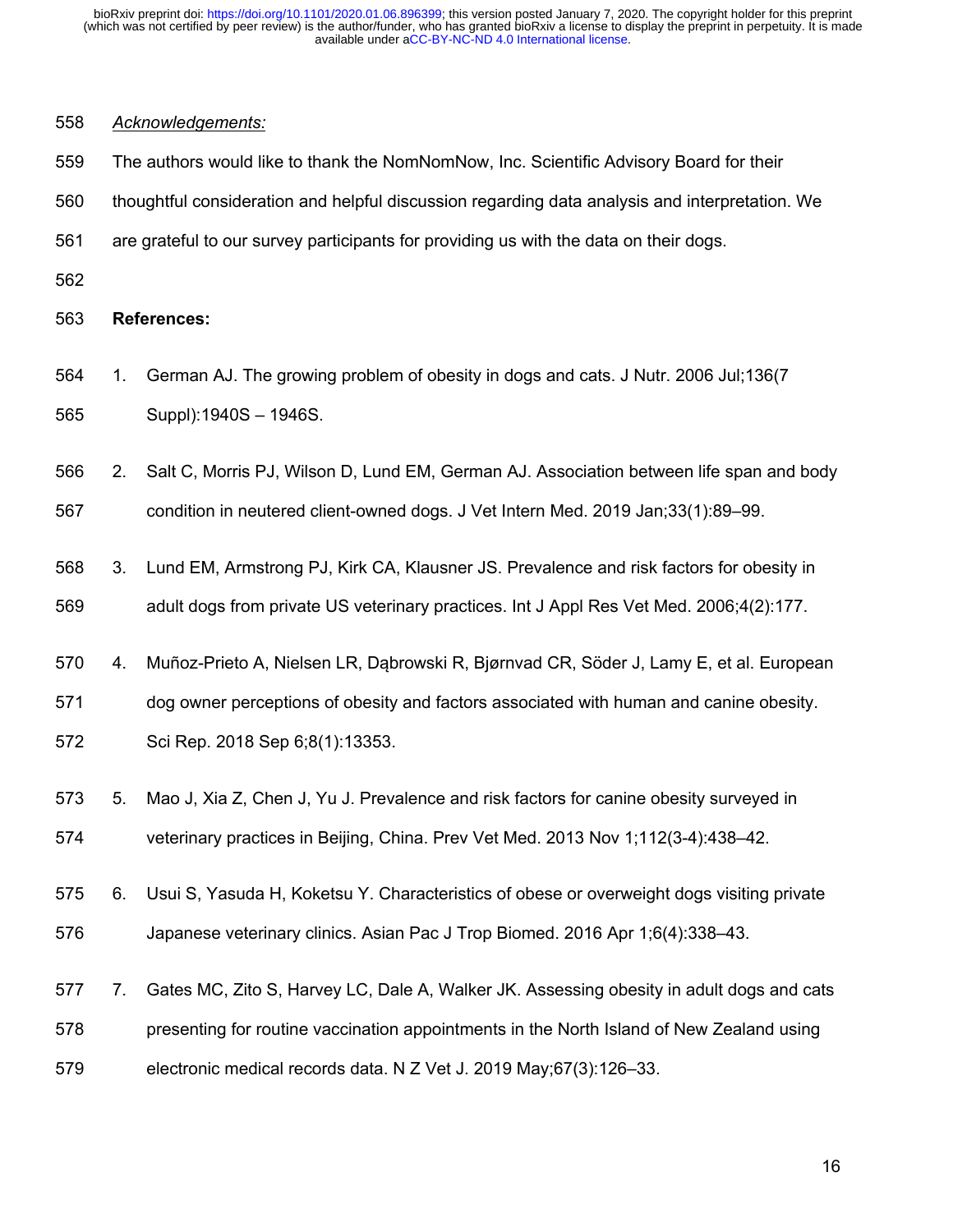| 580 | 8. Courcier EA, Thomson RM, Mellor DJ, Yam PS. An epidemiological study of environmental |
|-----|------------------------------------------------------------------------------------------|
| 581 | factors associated with canine obesity. J Small Anim Pract. 2010 Jul; 51(7): 362–7.      |

- 9. McGreevy PD, Thomson PC, Pride C, Fawcett A, Grassi T, Jones B. Prevalence of obesity in dogs examined by Australian veterinary practices and the risk factors involved. Vet Rec. 2005 May 28;156(22):695–702.
- 10. Bjørnvad CR, Gloor S, Johansen SS, Sandøe P, Lund TB. Neutering increases the risk of obesity in male dogs but not in bitches - A cross-sectional study of dog- and owner-related 587 risk factors for obesity in Danish companion dogs. Prev Vet Med. 2019 Oct 1;170:104730.
- 11. Robertson ID. The association of exercise, diet and other factors with owner-perceived obesity in privately owned dogs from metropolitan Perth, WA. Prev Vet Med. 2003 Apr 30;58(1-2):75–83.
- 12. Sallander M, Hagberg M, Hedhammar A, Rundgren M, Lindberg JE. Energy-intake and activity risk factors for owner-perceived obesity in a defined population of Swedish dogs. Prev Vet Med. 2010 Aug 1;96(1-2):132–41.
- 13. Laflamme, D. (Ralston Purina Company, St. Louis, MO. ). Development and validation of a body condition score system for dogs. Canine Pract [Internet]. jul-aug1997;22. Available from: http://agris.fao.org/agris-search/search.do?recordID=US9742264
- 14. Zhou D-X. On grouping effect of elastic net. Stat Probab Lett. 2013 Sep 1;83(9):2108–12.
- 15. Chen T, Guestrin C. XGBoost: A Scalable Tree Boosting System. In: Proceedings of the
- 22nd ACM SIGKDD International Conference on Knowledge Discovery and Data Mining -
- KDD '16. New York, New York, USA: ACM Press; 2016. p. 785–94.
- 16. Leon AC, Heo M. Sample Sizes Required to Detect Interactions between Two Binary Fixed-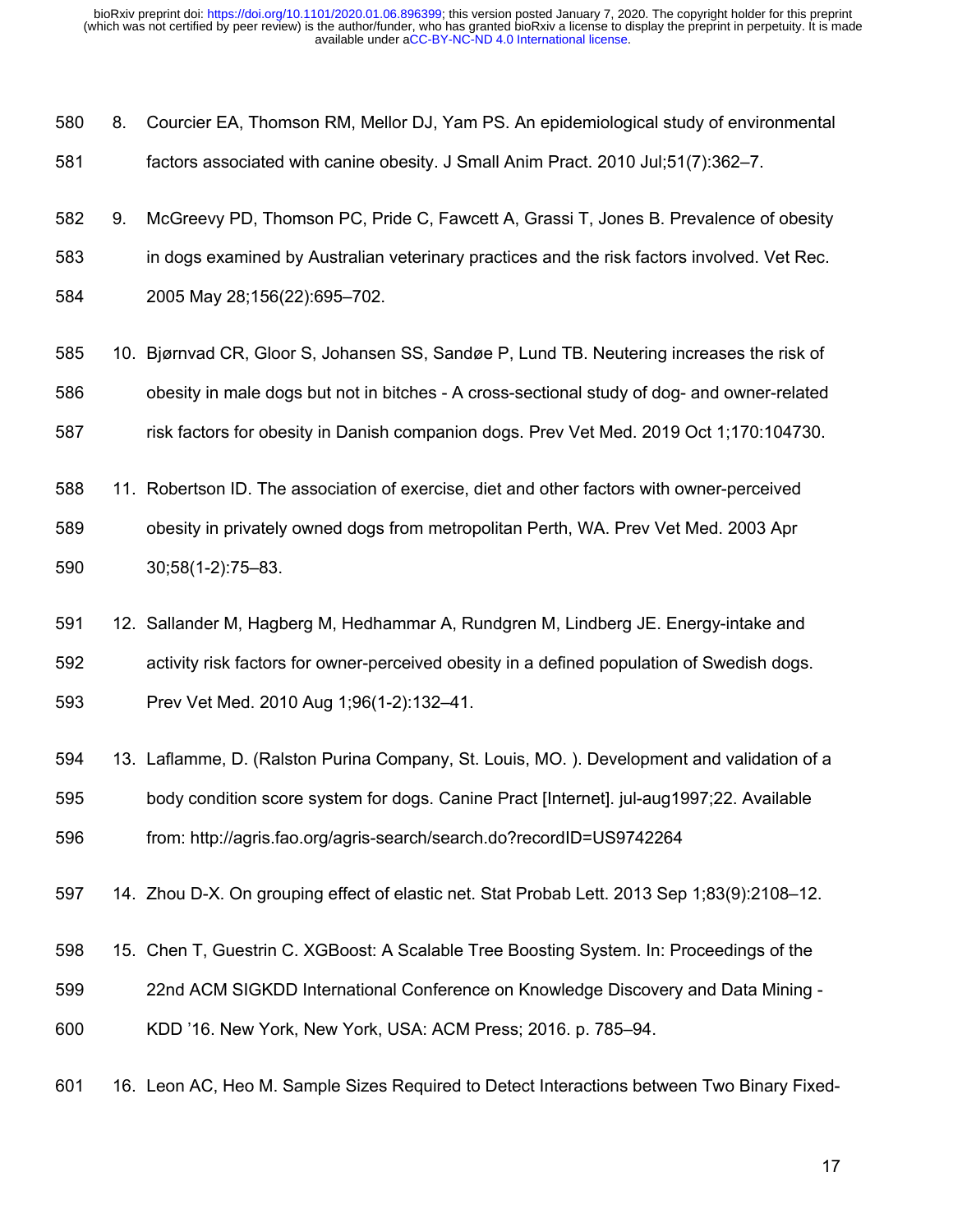- Effects in a Mixed-Effects Linear Regression Model. Comput Stat Data Anal. 2009 Jan 15;53(3):603–8.
- 17. Warren BS, Wakshlag JJ, Maley M, Farrell TJ, Struble AM, Panasevich MR, et al. Use of
- pedometers to measure the relationship of dog walking to body condition score in obese
- and non-obese dogs. Br J Nutr. 2011 Oct;106 Suppl 1:S85–9.
- 18. Jeusette I, Detilleux J, Cuvelier C, Istasse L, Diez M. Ad libitum feeding following
- ovariectomy in female Beagle dogs: effect on maintenance energy requirement and on
- blood metabolites. J Anim Physiol Anim Nutr . 2004 Apr;88(3-4):117–21.
- 19. Rowe E, Browne W, Casey R, Gruffydd-Jones T, Murray J. Risk factors identified for
- owner-reported feline obesity at around one year of age: Dry diet and indoor lifestyle. Prev
- Vet Med. 2015 Oct 1;121(3-4):273–81.
- 20. Wall M, Cave NJ, Vallee E. Owner and Cat-Related Risk Factors for Feline Overweight or Obesity. Front Vet Sci. 2019 Aug 19;6:266.
- 21. Coe JB, Rankovic A, Edwards TR, Parr JM. Dog owner's accuracy measuring different
- volumes of dry dog food using three different measuring devices. Vet Rec [Internet]. 2019
- Aug 13; Available from: http://dx.doi.org/10.1136/vr.105319
- 22. Freeman LM, Chandler ML, Hamper BA, Weeth LP. Current knowledge about the risks and benefits of raw meat-based diets for dogs and cats. J Am Vet Med Assoc. 2013 Dec 1;243(11):1549–58.
- 23. Forster GM, Stockman J, Noyes N, Heuberger AL, Broeckling CD, Bantle CM, et al. A
- Comparative Study of Serum Biochemistry, Metabolome and Microbiome Parameters of
- Clinically Healthy, Normal Weight, Overweight, and Obese Companion Dogs. Top
- Companion Anim Med. 2018 Dec;33(4):126–35.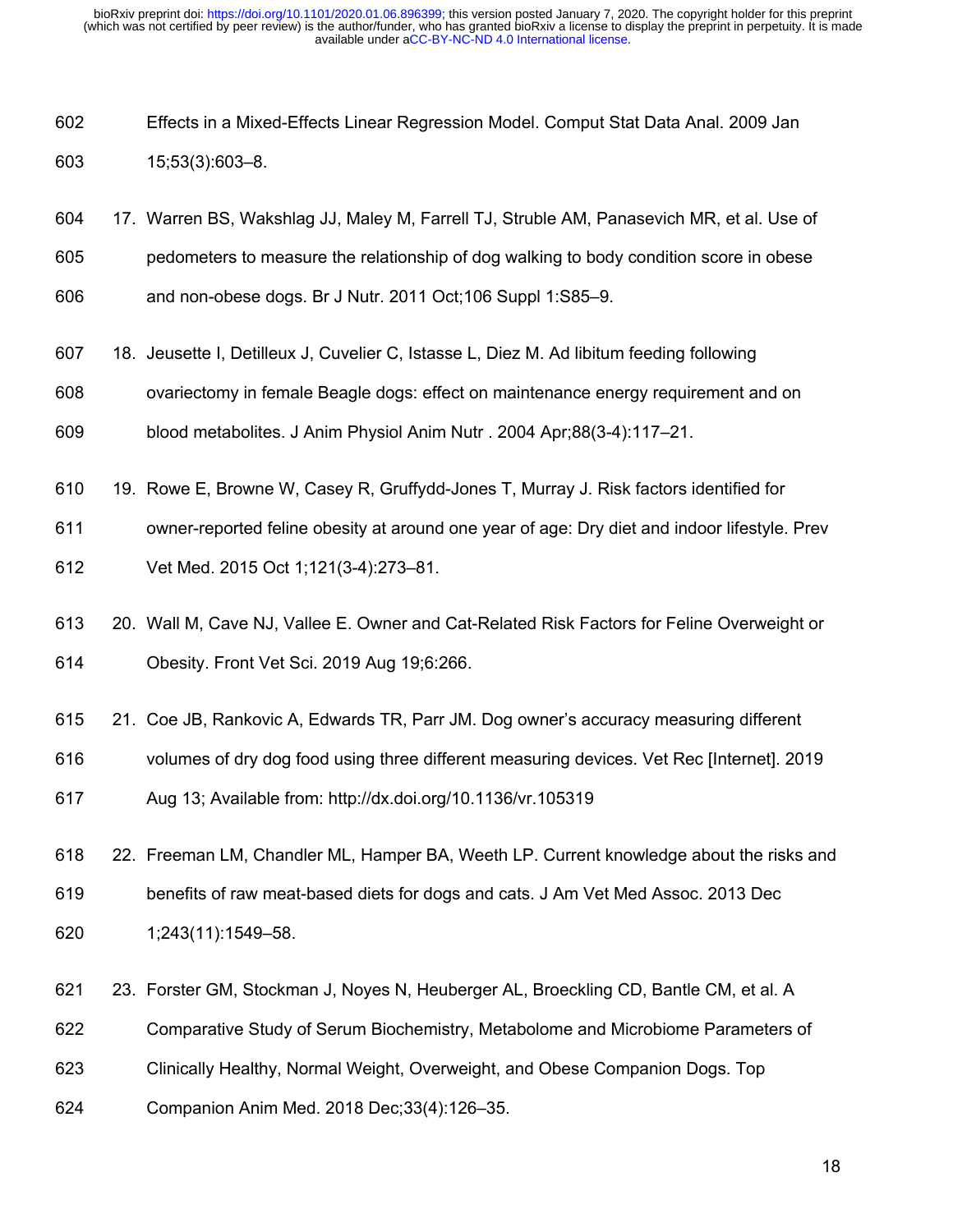- 24. Ejtahed H-S, Angoorani P, Soroush A-R, Atlasi R, Hasani-Ranjbar S, Mortazavian AM, et
- al. Probiotics supplementation for the obesity management; A systematic review of animal
- studies and clinical trials. J Funct Foods. 2019 Jan 1;52:228–42.
- 25. Koutnikova H, Genser B, Monteiro-Sepulveda M, Faurie J-M, Rizkalla S, Schrezenmeir J,
- et al. Impact of bacterial probiotics on obesity, diabetes and non-alcoholic fatty liver disease
- related variables: a systematic review and meta-analysis of randomised controlled trials.
- BMJ Open. 2019 Mar 30;9(3):e017995.
- 26. Mazloom K, Siddiqi I, Covasa M. Probiotics: How Effective Are They in the Fight against Obesity? Nutrients. 2019 Jan 24;11(2):258.
- 27. Kim YA, Keogh JB, Clifton PM. Probiotics, prebiotics, synbiotics and insulin sensitivity. Nutr Res Rev. 2018 Jun;31(1):35–51.
- 28. Raffan E, Smith SP, O'Rahilly S, Wardle J. Development, factor structure and application of
- the Dog Obesity Risk and Appetite (DORA) questionnaire. PeerJ. 2015 Sep 29;3:e1278.
- 29. Pogány Á, Torda O, Marinelli L, Lenkei R, Junó V, Pongrácz P. The behaviour of
- overweight dogs shows similarity with personality traits of overweight humans. R Soc Open Sci. 2018 Jun;5(6):172398.
- 30. Luño I, Palacio J, García-Belenguer S, González-Martínez Á, Rosado B. Emotional eating
- in companion dogs: Owners' perception and relation with feeding habits, eating behavior,
- and emotional state. J Vet Behav. 2018 May 1;25:17–23.
- 31. Tiira K, Hakosalo O, Kareinen L, Thomas A, Hielm-Björkman A, Escriou C, et al.
- Environmental effects on compulsive tail chasing in dogs. PLoS One. 2012 Jul
- 26;7(7):e41684.